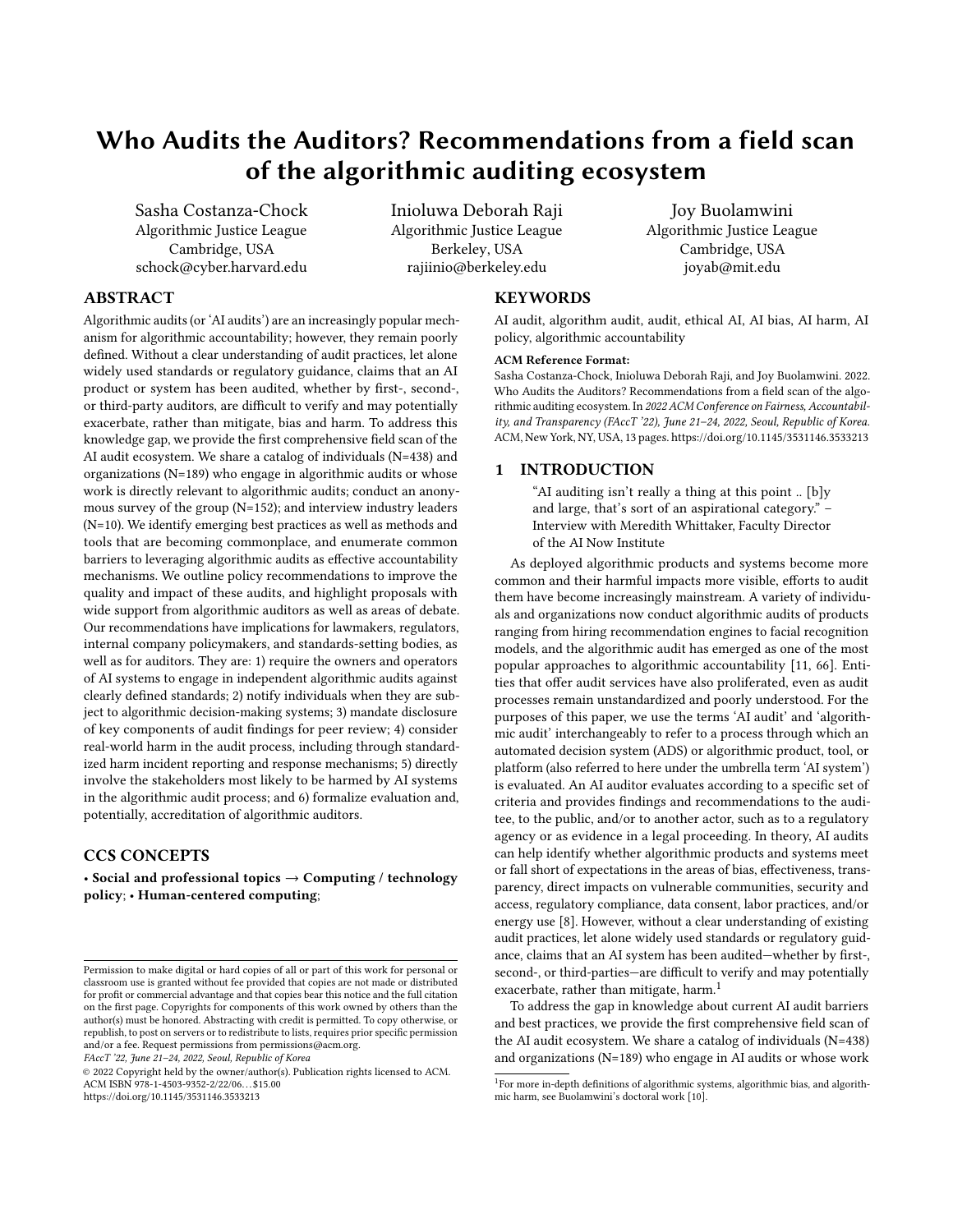is directly relevant to AI audits, conduct an anonymous survey of the group (N=152), and interview industry leaders (N=10). We identify emerging best practices as well as methods and tools that are becoming widely used, and enumerate key barriers to making AI audits more effective mechanisms for algorithmic accountability. We conclude by outlining six policy recommendations to enable more effective and impactful audit practices. We focus in particular on areas of emerging consensus among auditors, although we also highlight several areas of ongoing debate. Our policy recommendations have implications for the work of lawmakers and regulatory bodies as they develop algorithmic accountability law and regulatory mechanisms, for those responsible for setting and implementing company policies, for standards-setting bodies and professional organizations, and for auditors. Our recommendations include: 1) mandatory, independent AI audits against clearly defined standards, applicable to both AI product owners and operators; 2) required notification of individuals when they are subject to algorithmic decisionmaking systems; 3) mandated disclosure of key components of audit findings for peer review; 4) consideration of real-world harm in the audit process, including standardized harm incident reporting and response mechanisms; 5) stakeholder participation in audits, in particular by communities most likely to experience harm from the product or tool that is being audited; and 6) a formal system for evaluation and, potentially, accreditation of AI auditors.

# 2 BACKGROUND

A growing body of evidence demonstrates that algorithmic systems can propagate racism, classism, sexism, ableism, and other intersecting forms of discrimination that cause real-world harm. For example, such systems have been used to wrongfully deny welfare benefits, kidney transplants, and mortgages to individuals of color as compared to their white counterparts, and have contributed to wrongful arrests due to biases in facial recognition technologies, among many other documented instances of harm [\[3,](#page-10-3) [25,](#page-10-4) [42,](#page-10-5) [60\]](#page-11-1). Against this backdrop, scholars and practitioners have suggested auditing as one potential method to improve algorithmic accountability [\[10,](#page-10-2) [62\]](#page-11-2). Auditing is imagined as a way to explicitly gather and expose evidence of how deployments fall short of performance claims [\[21\]](#page-10-6). Researchers have also identified how the history, principles, design, and trends of audit studies originating in the social sciences might inform the relatively nascent field of algorithmic auditing. Some have drawn from traditional audit studies to inspire algorithmic audit design methods, while recognizing that there are distinct challenges [\[56,](#page-11-3) [62\]](#page-11-2). Recently, AI auditing has become more common in practice, with a growing number of audit reports published in peer-reviewed journals and conference proceedings, documented and self-published by practitioners, or conducted privately by firms [\[40,](#page-10-7) [66,](#page-11-0) [67\]](#page-11-4). As algorithmic auditing proliferates, some researchers have published articles analyzing audit impacts, while others have published systematic literature reviews to categorize audits based on methods and outcomes, as well as to highlight bright spots and identify gaps [\[5,](#page-10-8) [22,](#page-10-9) [51\]](#page-11-5).

AI audits may be classified as first-, second-, or third-party. Firstparty AI audits are conducted by internal teams, second-party audits are conducted by contractors, and third-party audits are conducted by independent researchers or entities with no contractual relationship to the audit target [\[52\]](#page-11-6). First-party audits are now common

at large tech companies, many of which have established auditing teams within their engineering departments. Examples include Facebook's Responsible AI team; Microsoft's Fairness, Accountability, Transparency, and Ethics (FATE) group; Snap's Inclusive Camera project; Twitter's Machine Learning Ethics, Transparency, and Accountability (META) team; and Google's Ethical AI and Responsible Innovation group, as well as many others [\[32,](#page-10-10) [44,](#page-11-7) [50,](#page-11-8) [63,](#page-11-9) [65\]](#page-11-10). In theory, first-party auditors have high levels of access to the algorithms they seek to assess and are well-positioned to ensure that the problems they encounter are addressed; however, the results of first-party audits are not typically disclosed to the public and there is little transparency about whether their recommendations are implemented. There are occasional exceptions: for example, Amazon made headlines in 2018 when it abandoned a potential hiring algorithm after an internal review found that it discriminated against female applicants [\[19\]](#page-10-11).

An ecosystem of second-party AI auditors is also quickly developing, with some companies specializing in bias audits (for example, O'Neil Risk Consulting & Algorithmic Auditing, or ORCAA) as well as teams within larger companies (such as Google and IBM) offering reviews of other firms' AI products. Wilson and Mislove, for example, published an audit they performed as contractors for pymetrics, a company that provides candidate screening services. They examined pymetrics' code and tested its performance on deliberately biased data [\[66\]](#page-11-0). ORCAA audited HireVue, another candidate screening service, using a different methodology, including an assessment of HireVue's documentation and a set of interviews with internal and external stakeholders [\[24\]](#page-10-12). pymetrics' audit, including full methodology and results, was presented at FAccT [\[59\]](#page-11-11), although this generated some controversy: in an open letter, many FAccT community members criticized pymetrics marketing of a peer-reviewed 'third-party audit,' despite the study's being funded by the company and co-authored by multiple pymetrics employees [\[1\]](#page-10-13). HireVue, meanwhile, was criticized for misrepresenting the results and placing the final audit report behind an NDA [\[24\]](#page-10-12). While second-party auditors are an important part of the ecosystem, these examples highlight the need for standardized audit methods and disclosure policies.

Third-party audits, conducted by fully independent organizations or individuals with no obligation or contractual relationship to the audit target, have been particularly influential in creating public awareness of algorithmic harms. In a widely-cited example of a third-party audit, the investigative journalism group ProPublica analyzed a recidivism risk scoring system sold by Northpointe; ProPublica demonstrated that the scores falsely flagged Black defendants as likely to recidivate at higher rates than they falsely flagged white defendants [\[40\]](#page-10-7). Teams of investigative journalists such as ProPublica, the Markup, and the Associated Press' (AP) Tracked project now regularly conduct third-party audits of AI systems, as do civil society groups like the American Civil Liberties Union (ACLU), nonprofits like Upturn, law firms like Foxglove, regulators like the National Institute of Standards and Technology (NIST), and independent academic researchers, amongst others [\[12,](#page-10-14) [23,](#page-10-15) [26,](#page-10-16) [28,](#page-10-17) [45,](#page-11-12) [47,](#page-11-13) [55\]](#page-11-14). Some of these groups conduct exclusively third-party audits, while others sometimes collaborate with companies or government agencies to conduct second-party audits.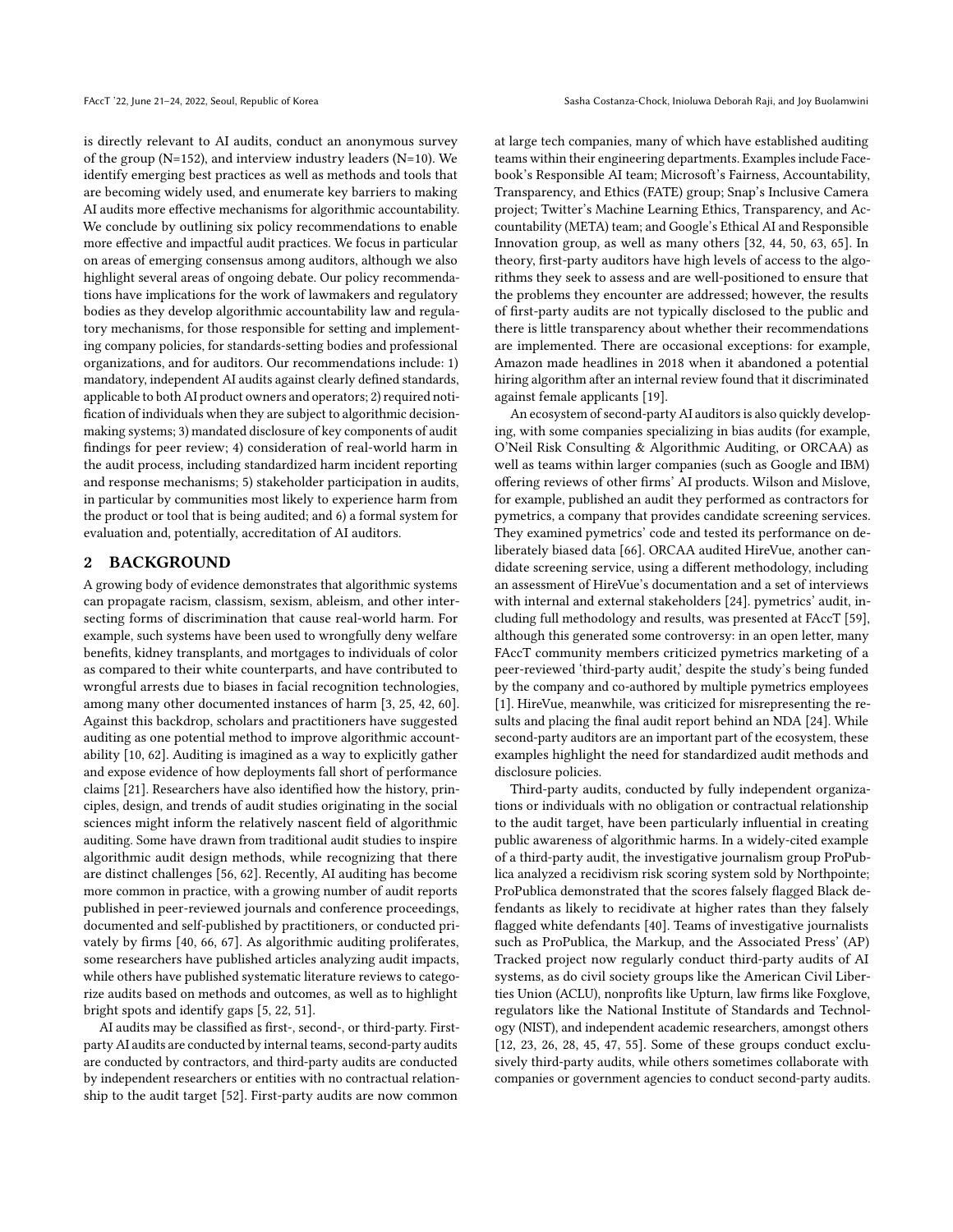Although high-level AI principles are now fairly common, they are challenging to operationalize in practice [\[64\]](#page-11-15). Despite a growing body of work that documents various methods for conducting AI audits, there are few widely adopted standards [\[7\]](#page-10-18). There is ongoing discussion and debate about what audits should entail; what tools (if any) are fit for the purpose; and whether audits, impact assessments, or other evaluation approaches are most likely to provide effective oversight and accountability [\[4,](#page-10-19) [36,](#page-10-20) [43\]](#page-11-16). There is little consensus yet on the proper way to design and conduct an AI audit [\[5,](#page-10-8) [56\]](#page-11-3). Many AI audits focus on technical implementation of principles; are primarily quantitative in nature; and do not include relevant stakeholders or consider use context or socioeconomic impacts [\[8\]](#page-10-1). Interviews of ML practitioners on commercial product teams conducted by Holstein et al. [\[30\]](#page-10-21) indicate that tools used to assess bias are rarely designed with an understanding of real-world challenges faced by practitioners, and can be hard to apply to instances of unfairness or bias in practice. There are some exceptions; for example, Krafft et al. [\[39\]](#page-10-22) emphasize the importance of community stakeholder involvement in AI audits, and provide a toolkit to aid in community-led technology audits. Buolamwini [\[10\]](#page-10-2) argues for the importance of evocative audits, which humanize algorithmic harms and show the impact of systematic bias on specific individuals. Additionally, some organizations have begun to leverage the public to help them identify potential algorithmic harms. For example, after users noticed bias in Twitter's image saliency and cropping algorithm, Twitter launched an algorithmic bias bounty competition at the 2021 DEF CON AI Village, where they made their saliency algorithm and image cropping code publicly available so that participants could win cash prizes for demonstrating bias and potential harm  $[13, 67]$  $[13, 67]$ .<sup>[2](#page-2-0)</sup>

AI audit standards remain unclear, but policymakers have begun to draft, introduce, and in some cases pass legislation that requires AI audits, impact assessments, or other forms of evaluation. Legal mechanisms to require and govern audits have longstanding precedent in the financial sector, including through the Securities Act of 1933, the Sarbanes Oxley Act of 2002, and the Dodd-Frank Wall Street Reform and Consumer Protection Act of 2010 [\[33–](#page-10-24)[35\]](#page-10-25). Some legal AI audit requirements already do exist. At the municipal level, New York City passed regulation in 2021 (taking effect in 2023) that requires mandatory third-party audits of AI hiring and employment systems – the first of its kind in the US [\[18,](#page-10-26) [27\]](#page-10-27). More comprehensive legislation is pending. In the US, the proposed Algorithmic Accountability Act would include mandatory audits for AI system vendors and operators [\[16,](#page-10-28) [36\]](#page-10-20). Two proposed regulations in the EU, the AI Act and the Digital Services Act (DSA), would limit use and facilitate audits of 'high-stakes' algorithms and require independent audits of 'very large online platforms', respectively [\[14,](#page-10-29) [15\]](#page-10-30). However, policy priorities and approaches to the governance of algorithmic systems remain hotly contested. For example, when New York City released its first report on ADS in 2019, it was publicly critiqued by members of the city's own task force, who felt the recommendations were weak and did not reflect consensus [\[41\]](#page-10-31). Similar tensions have bubbled up between civil society and corporate interests, such as when the international

NGO Access Now resigned from the Partnership on AI (PAI) in 2020, citing an "increasingly smaller role for civil society to play within PAI" [\[46\]](#page-11-17). There remains a lack of consensus between policymakers and practitioners about what constitutes algorithmic audits, whether they are effective, and even what they should be called. Since different communities of practice hold different priorities and viewpoints, it can be difficult to conceptualize, define, and put meaningful algorithmic audit policies into practice [\[38\]](#page-10-33).

Against this backdrop, we set out to identify key policy recommendations for effective AI audits, grounded in practitioner insights, that might be useful for lawmakers and regulators, professional and standards organizations, companies, public interest advocates, and independent researchers alike. To this end, we interviewed and surveyed industry leaders to address five key research questions: 1) what methods and tools are practitioners currently using to audit AI systems?; 2) what are the emerging standards and best practices in AI audits?; 3) what are some of the biggest barriers to effective AI auditing?; 4) do practitioners currently investigate potential and real harm across the AI lifecycle?; and 5) do practitioners specifically pay attention to harm incident reporting for deployed systems?

Our work builds on past studies that have conducted interviews and surveys with AI practitioners. Veale et al. [\[61\]](#page-11-18) interviewed public sector ML practitioners, who identified changes in modeling data over time, incorporating human discretion in interpreting or augmenting model outputs, and communicating details on model performance without being misleading, among other dynamics, to be key challenges to incorporating fairness considerations into ML work. More recently, Holstein et al. [\[30\]](#page-10-21) interviewed private-sector machine learning practitioners about challenges to enacting fair AI principles in practice. Their interviewees identified issues including lack of access to necessary data, missing knowledge and biases within AI teams themselves, narrow or overly quantitative approaches to fairness, and lack of proactive auditing processes or commitment to address fairness issues. We find many of these same issues as barriers to conducting AI audits; our research, however, also seeks to understand the methods and tools that are currently used, emerging best practices espoused by industry leaders, and practitioners' approaches to incorporating analysis of real-world harm and stakeholder engagement into their audit processes. In addition, while Holstein et al. focus on ML teams in the private sector and Veale et al. interview public sector ML practitioners, we focus specifically on algorithmic auditors. We interview and survey first-, second-, and third-party auditors to better understand the similarities and differences between these groups. We also survey civil society advocates, researchers, and regulators to understand areas of agreement and discord between auditors and non-auditors. Finally, while both Veale et al. and Holstein et al. focus primarily on how researchers can overcome the barriers they identify, we also emphasize areas where we believe that government regulation and/or action by professional or standards organizations is necessary.

# 3 METHODS

We first conducted a field scan that yielded a list of 438 individuals from 189 organizations that we identified as involved, to some

<span id="page-2-0"></span> $2A$  recent white paper by the Algorithmic Justice League (AJL) provides a deep dive into the requirements for effective algorithmic bias and harm bounty programs [\[37\]](#page-10-32).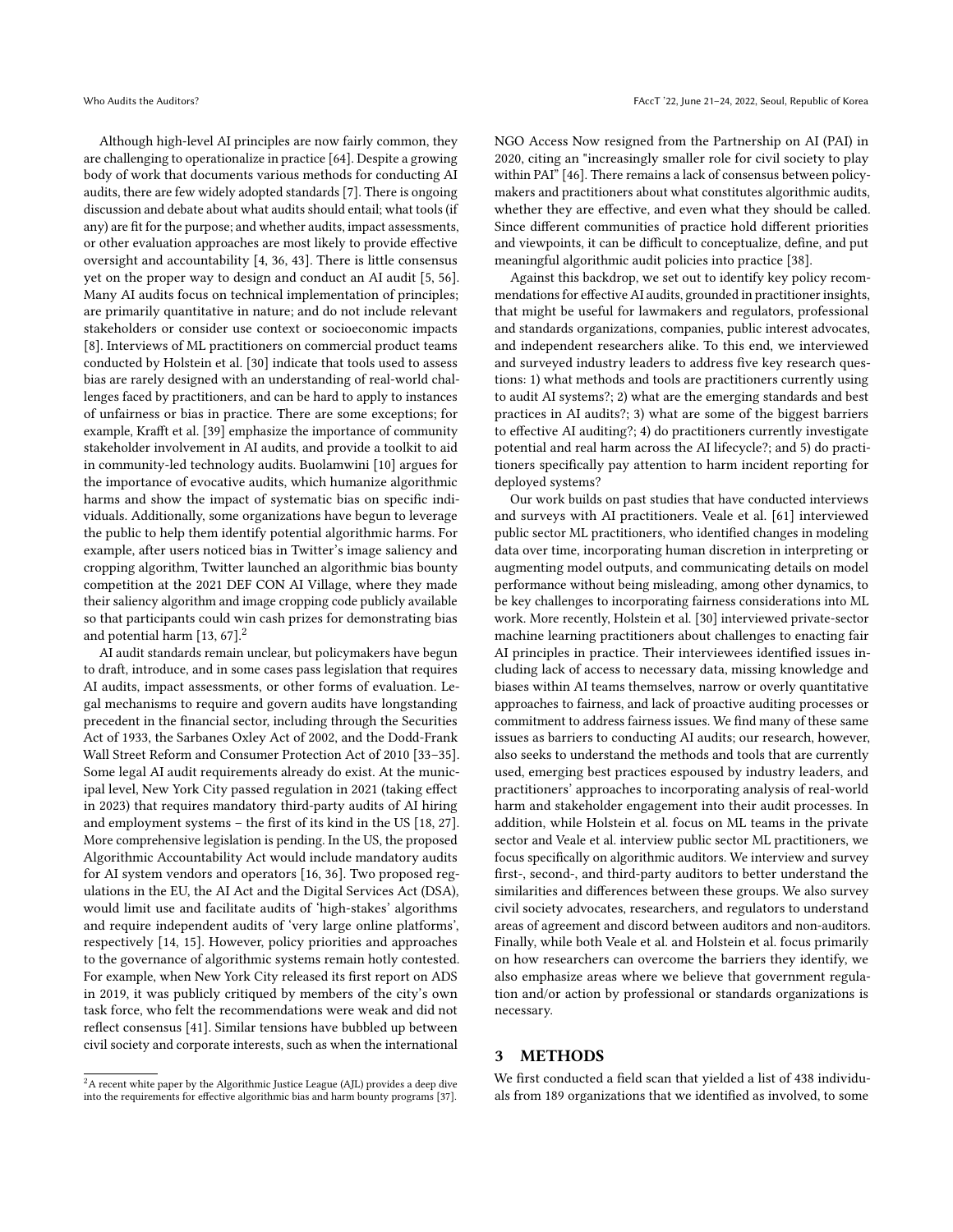<span id="page-3-0"></span>

| Name or ID         | Role                 | Organization         | Title                   |
|--------------------|----------------------|----------------------|-------------------------|
| Frida Polli,       | First-party auditors | pymetrics            | CEO.                    |
| Alex Vaughan       |                      |                      | Chief Science Officer   |
| Cathy O'Neil       | Second-party auditor | ORCAA                | <b>CEO</b>              |
| Liz O'Sullivan     | Second-party auditor | Parity               | <b>CEO</b>              |
| Reid Blackman      | Second-party auditor | Virtue               | <b>CEO</b>              |
| Michelle Lee       | Second-party auditor | Deloitte UK          | AI Ethics Lead          |
| Meredith Whittaker | Researcher           | AI Now               | <b>Faculty Director</b> |
| R <sub>1</sub>     | First-party auditor  | Social media company | Internal audit lead     |
| R2                 | Third-party auditor  | Media organization   | Journalist              |
| R <sub>3</sub>     | First-party auditor  | Technology company   | Internal audit lead     |
| R <sub>4</sub>     | First-party auditor  | Technology company   | Internal audit lead     |
|                    |                      |                      |                         |

# Table 1: Interviewees

<span id="page-3-2"></span>Table 2: Survey respondents

| Role                 | Number |
|----------------------|--------|
| Auditor              | 56     |
| Non-Auditor          | 96     |
| First-party auditor  | 12     |
| Second-party auditor | 16     |
| Third-party auditor  | 11     |
| Advocate             | 65     |
| Researcher           | 96     |
| Regulator            | 3      |
| ∩ther                | 25     |

degree, in AI auditing. This list included first-, second-, and thirdparty auditors as well as members of civil society and advocacy organizations, academic researchers, regulators involved with AI audit legislation and policy, and others involved in audit-related work. From this list, we identified 10 leaders in the field for semi-structured interviews; interviewees are described in Table [1.](#page-3-0)<sup>[3](#page-3-1)</sup> Based on our understanding of the field and lessons from our interviews, we then developed a survey that we shared with contacts at all 189 organizations identified in the field scan. Overall, we received 152 individual survey responses. Table [2](#page-3-2) summarizes our survey respondents: 56 (37%) of respondents indicated that they had personally participated in an audit of an AI system. Of those, 12 were first parties, 16 were second parties, and 11 third parties (respondents could select multiple roles). The auditors had collective experience assessing algorithmic systems in industries including technology and social media, hiring and HR, consumer goods, and insurance and credit, as well as for state and local governments. The full list of identified individuals and organizations, the structured interview guide, and the survey questions can be found in the Appendices.

#### 3.1 Limitations

Several factors potentially limit the accuracy and generalizability of our findings. First, our respondents may not be representative of the entire population of AI auditors. Only 56 survey respondents self-identified as having worked directly on audits. Additionally,

a number of AI audits were published after our survey closed; we were not able to invite all of the authors of these new audits to participate in our study. Our survey responses came primarily from respondents in the US (n=90), UK (n=16), and EU (n=18); we only received one response each from auditors in Africa, Asia, and South America, and no responses from auditors in Australia. Our team is based in the US, our materials and outreach were all in English, and we did not systematically attempt to identify and include auditors from all regions of the world. There is a clear need for future research that focuses on algorithmic audits in the Global South.

Since the very meaning of algorithmic audits is up for debate, our decision to focus on professionalized auditors also influences our findings, as we did not systematically include those working on other approaches to auditing such as community-based, participatory, or evocative audits. As previously mentioned, there is active discussion and debate about different approaches to evaluation of AI systems. For example, some argue that AI impact assessments are a more effective accountability mechanism than audits, or that red teams should be the preferred approach [\[9,](#page-10-34) [54\]](#page-11-20). We sought to include practitioners who use different language and framing in their work to evaluate AI systems, but may have inadvertently excluded some who do not agree with the 'audit' framing. Finally, although we firmly believe that the question 'who audits?' matters, in this study we did not collect auditors' demographic information. We believe that future work to systematically explore the demographics of algorithmic auditors is necessary.

## 4 KEY FINDINGS

# 4.1 Methods and Tools Used to Audit AI Systems

#### 4.1.1 Quantitative over qualitative.

"Any good AI audit has to have some sort of measurable, code-based aspect to it." – Interview with R1, internal audit lead at a social media company

AI auditors who completed our survey are more likely to report engaging in quantitative audit methods than critical, structural, or qualitative ones. As depicted in Fig. [1,](#page-4-0) 77% of auditors say that they assess algorithmic accuracy, fairness, and statistical soundness; 77% also say they assess the quality of training data. In comparison, just 51% say they assess the existence and quality of systems for individuals to report real-world harm; similarly, 51% say they assess

<span id="page-3-1"></span><sup>&</sup>lt;sup>3</sup>All interviewees were offered the option to receive attribution or remain anonymous. Interviewees who wished to receive attribution are identified by name; interviewees who wished to remain anonymous are identified only as R1, R2, R3, and R4. Interviewees were provided with transcripts after the interviews to verify that all quotes were accurately recorded; anonymous interviewees were also given the option to redact potentially identifying quotes. See Appendix [A.2](#page-11-19) for more information on interview methods.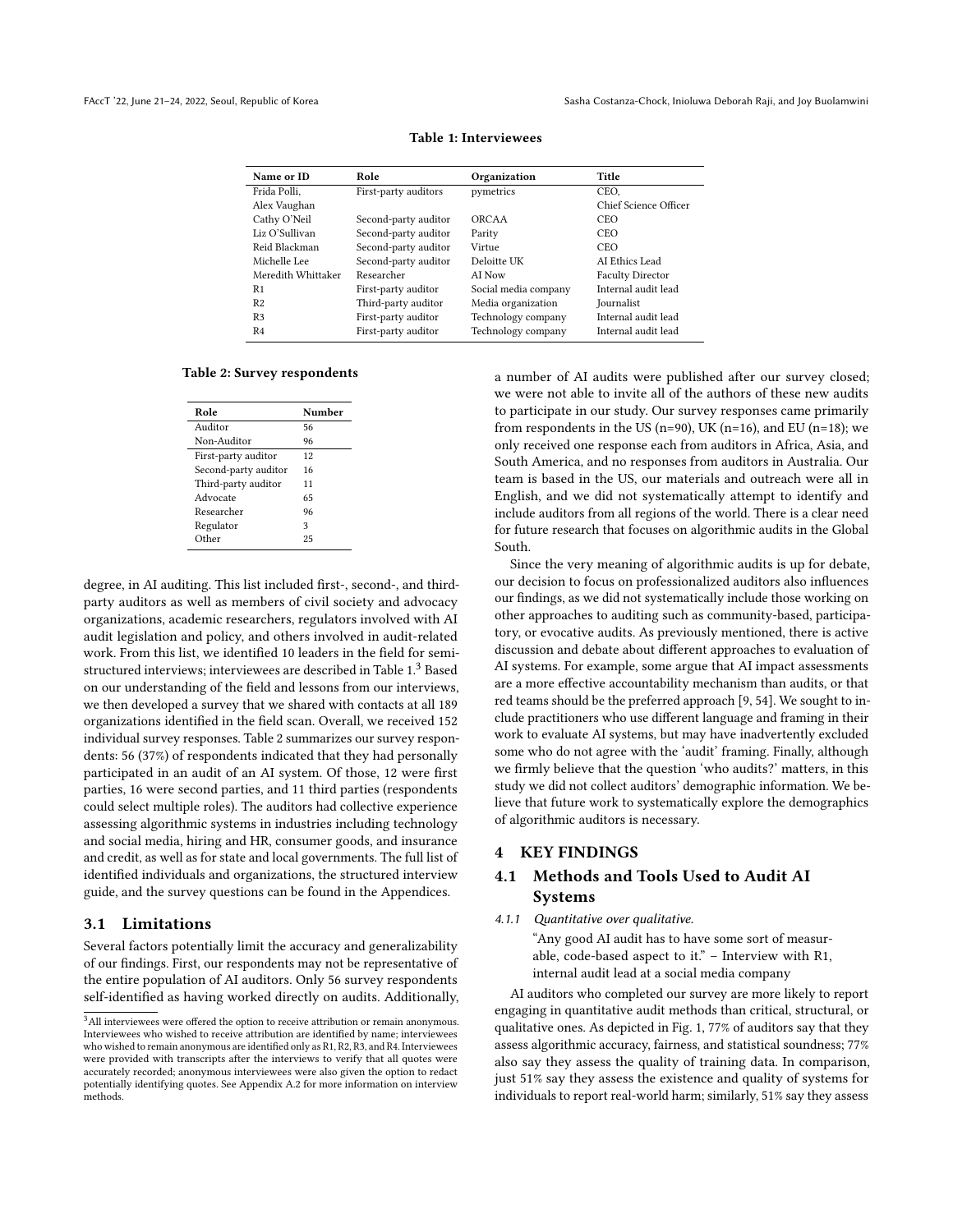

Which of the following do you assess as part of an AI audit?

<span id="page-4-0"></span>Figure 1: Areas that AI auditors reported assessing. Quantitative assessments are more common than qualitative assessments.

the corporate environment and engineering process in which the AI system was created. The four most common methods (over 70% of respondents employ each) are quantitative: checking whether training data is appropriate for modeling, assessing data representativeness, assessing bias in input data, and measuring accuracy of the AI system on individual subgroups. The four least common methods (under 40% of respondents employ each) are structural or qualitative: assessing robustness of the AI system to adversarial use, training auditee's employees on identifying biases and harm, examining team diversity, and assessing whistleblower protection mechanisms.

<span id="page-4-1"></span>4.1.2 Reliance on custom frameworks and tools. Most practitioners indicate that their auditing frameworks and tools are custom-built, and often tailored to particular use cases. Just 7% say their audit process uses a standardized framework and set of tools. When asked about specific pre-built AI audit tools such as IBM AI Fairness 360, SciKit Fairness, or Parity (full list available in the survey instrument in Appendix [D\)](#page-12-1), 38% of respondents say they do not use any. Reid Blackman, CEO of Virtue, described the drawbacks of relying on prebuilt tools: "[These tools] use quantitative 'definitions' of fairness to assess whether or not the distribution of goods and services across various subpopulations are equitable or fair. . . You can't be fair according to all metrics at the same time, and so a substantive ethical qualitative decision needs to be made: 'which among these various metrics are the appropriate ones to use for this particular use case?'"

4.1.3 Focus on legally protected classes; intent towards intersectional analysis but thin evidence in practice. Antidiscrimination law fails to protect many vulnerable sub-populations from harm. According to Liz O'Sullivan, CEO of Parity, "A lot of what we're seeing right now is people are starting with the big legally protected categories. But more than that, companies are coming to us and saying, 'what haven't we thought of?'" Most auditors (74%) self-report assessing fairness across not only legally protected demographic categories, but also other categories of interest. However, when asked specifically what protected classes their audits consider, the only categories selected by more than 50% of auditors are 'Age,' 'Race/Ethnicity,' and 'Sex'—three classes that are frequently legally

Accuracy/fairness/statistical soundness on training/sample data (78%) Quality of training data (78%) Real-world outcomes (74%) Adherence to legal and regulatory requirements (65%) Security, privacy, and consent implications (59%) Corporate environment/engineering process (52%) Existence/quality of systems to report harm/appeal decisions (52%) Other (35%)

protected. When asked about groups outside of legally protected classes, some auditors describe challenges to including them in audits. For example, when asked about transgender and intersex individuals, Alex Vaughan, Chief Science Officer at pymetrics, states that "our clients are not legally required to assess potential disparate impact against protected classes that are very, very small," adding that "sample size issues are very real for these few small classes." Similarly, although a majority of auditors self-report conducting intersectional, as opposed to single-axis, fairness assessments (65%), we are not able to assess this claim, since very few auditors provided access to examples of audit methods and outcomes. The challenges associated with selecting subgroups for fairness assessment are well-documented by Raji et al. [\[53\]](#page-11-21) and Barocas et al. [\[6\]](#page-10-35), who note that intersectional and/or rare groups are often hard to identify and underrepresented in the data. Respondents also report legal difficulties; Frida Polli, CEO of pymetrics, states "there is the possibility that were you to basically start to de-bias your algorithms based on intersectionality, you might run afoul of disparate treatment law. . . because it's not a protected class."

#### 4.1.4 Limited disclosure and peer review.

"[The] best case scenario would be to just require transparency, to have people publish their metrics to an external body, hopefully something in government... [But] the balance between transparency and business is a really tough one to strike." - Interview with Liz O'Sullivan, CEO of Parity

Most auditors do not publicly share audit outcomes or documentation of their methods. Of the 43 auditors asked to share a link to their audit process, only seven provide a link to any documentation, and just four link to audit results. Multiple respondents say they cannot share due to client confidentiality agreements. Most (82%) agree in principle to making audit results, or at least some degree of documentation, publicly available. Publicly releasing audit results does not seem to reduce trust in auditors – in fact, we found the opposite. When asked to name "best in class" auditors, respondents identified individuals or organizations that tend to publish their audit methodologies and results. All individuals mentioned by multiple respondents have published at least one audit: Cathy O'Neil (mentioned by 9 respondents); Dr. Joy Buolamwini,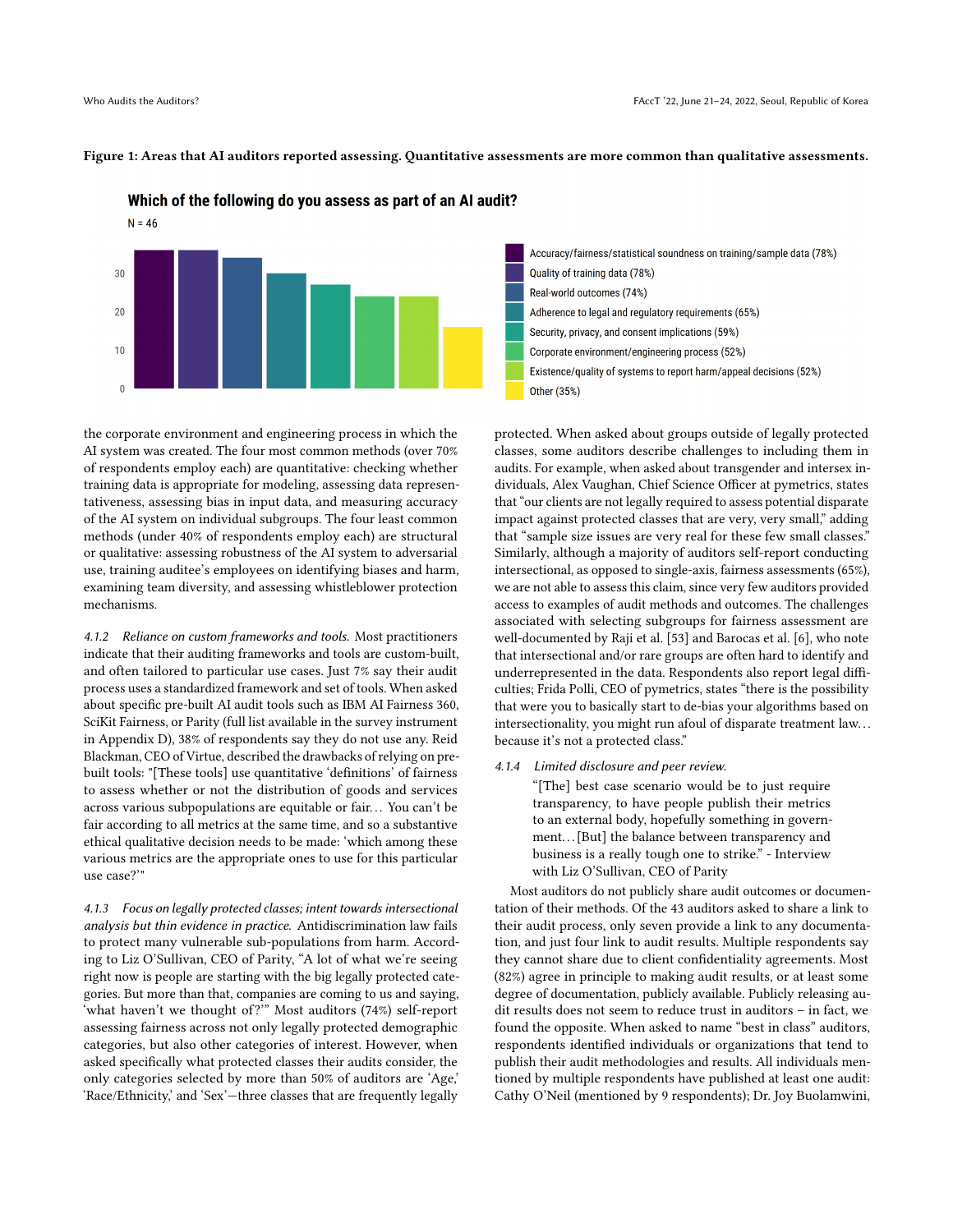Dr. Timnit Gebru, and Deborah Raji (6 respondents); Christo Wilson (3 respondents); and Dr. Rumman Chowdhury (2 respondents) [\[11,](#page-10-0) [29,](#page-10-36) [51,](#page-11-5) [66,](#page-11-0) [67\]](#page-11-4).

# 4.2 Emerging Standards and Best Practices in AI Audits

### 4.2.1 Standards are thin, at best.

"There are literally no standards [. . . ] and there are no best practices"– Interview with R1, internal audit lead at a social media company

Although recent years have seen some progress on AI regulatory oversight and standards, the sentiment expressed by R1 above is shared across interviewees, such as Blackman, ("the standard practice is just to ignore [ethical risk]"), R4, internal audit lead at a technology company, ("I don't think there are best practices"), and O'Neil ("I have my idea for what best practices would be, but I don't think they're happening.") Survey respondents also overwhelmingly describe regulation related to AI audits as "not or barely present" (75%); a further 24% say it "needs to be strengthened." Just 1% describe current regulation as "sufficient." This is generally consistent across geographies, although regulation in the US is considered less developed (82% say "not/barely" present) than regulation in Europe (56% in the UK and 67% in the EU say "not/barely" present). Additionally, 89% "strongly" or "somewhat" agree that companies do not take action on ethical AI issues unless they face public pressure. R4 corroborates this: "The best way to make sure that the issue is attended to is to have the press report on it," as does O'Neil: "[Audits] won't happen until there's the right leverage, and that leverage has to either come from regulatory bodies or plaintiff lawsuits or class action lawsuits or reputational risk. And right now, we only have reputational risk. Sometimes." We also find no single source for best practices, with most respondents indicating they seek information from a variety of avenues, including conferences (FAccT, AIES), professional organization (IEEE, NIST), social media, and civil society (AJL, ForHumanity, Data & Society).

4.2.2 Agreement and differences between auditors and non-auditors. There is a consensus that audits require both technical and qualitative analyses. According to R1, "For an AI audit to work... [it needs to] be interdisciplinary, [including] legal folks, product folks, and model developers." Of survey respondents, the vast majority consider external (77%) and internal (79%) qualitative risk assessments as well as technical review of both inputs (78%) and outputs (80%) as necessary features of 'good' AI audits. Auditors, however, place slightly more emphasis on technical assessments while nonauditors place slightly more emphasis on qualitative assessments. Additionally, we find that 74% of all respondents either "somewhat" or "strongly" disagree with the statement that "AI bias audits should focus on evaluating disparate outcomes; it is not important to consider the code and methodology used to create the AI system when determining whether bias is present." However, among first-party and third-party auditors surveyed, just 33% and 38% disagree, respectively.

4.2.3 Broad support for regulation requiring audits, notification, and disclosure of key audit results, but disagreement on the details. We find a clear consensus that the top regulatory priority (among 152

respondents who ranked 13 options) is legislation requiring AI audits. The second-highest ranked priority is legislation requiring that individuals be notified when they are subject to automated decision systems. This was also supported by our interviewees, such as R2, a journalist and third-party auditor: "The use of algorithms is most harmful to people in places where it's the least visible." Establishment of systematic harm incident reporting was the third-highest ranked regulatory intervention. There are two other notable points of agreement: 73% believe that a government body regulating AI audits should be decentralized, with multiple agencies regulating domain-specific AI systems. As R2 states, "I believe that domain expertise is so important in auditing algorithms. . . every field needs to be emboldened with the technology and expertise to analyze them." Additionally, although there is a tendency for AI vendors to blame clients for improper use, and for clients to blame vendors for flawed models, respondents agree (86%) that both vendors and clients are responsible for AI harm. Regulation to accredit auditors or certify algorithmic products is less popular. The lowest-ranked regulatory interventions were (1) establishment of a centralized body to oversee AI systems (likely because most auditors indicate a preference for a decentralized regulatory body), (2) formal accreditation of AI auditors, and (3) certification of AI systems as having passed AI audits.

Although respondents agree that regulation is necessary, they disagree on the details. While there is very strong consensus that audits should be mandated (95%), respondents disagree on mandate scope (53% support mandates for 'high-stakes' systems only; the other 42% support mandates for all AI systems). Similarly, of the 82% who believe that disclosure of audit results should be mandated, 39% say that disclosure should include only a read-out of key metrics while 42% believe that the full audit code, methodology, and outcomes should be released. Respondents are also almost perfectly split between those who say future regulation should explicitly define what AI audits entail (47% – exemplified by O'Sullivan: "I'm worried about ethics washing [if regulation required 'audits'], then we would see a whole rush of disingenuous businesses pop into place to be able to fill that role. . . "), and those who say regulation should provide standards and guidelines, but not specific definitions (53% – from O'Neil: "One of the biggest concerns I have right now is that what it means to be audited will be codified in various contexts and then it'll be too narrow.")

# 4.3 Barriers to Effective AI Auditing

"[Companies are] there to make money. And the truth is, it's expensive to put constraints of fairness onto their algorithms." – Interview with Cathy O'Neil, CEO of ORCAA

4.3.1 Lack of auditee buy-in is widespread. The auditors we surveyed rank 'lack of buy-in from potential auditees to conduct an audit in the first place' and 'cost of conducting an audit' as the two biggest barriers they face. Our interviewees corroborate this. Several attribute the lack of auditee buy-in to beliefs that performing audits could expose them to legal liability. O'Sullivan ("A lot of existing legal teams and, to some degree, their data science teams as well, are more inclined to believe that they have some protection from legal inquiry if they don't know the degree to which their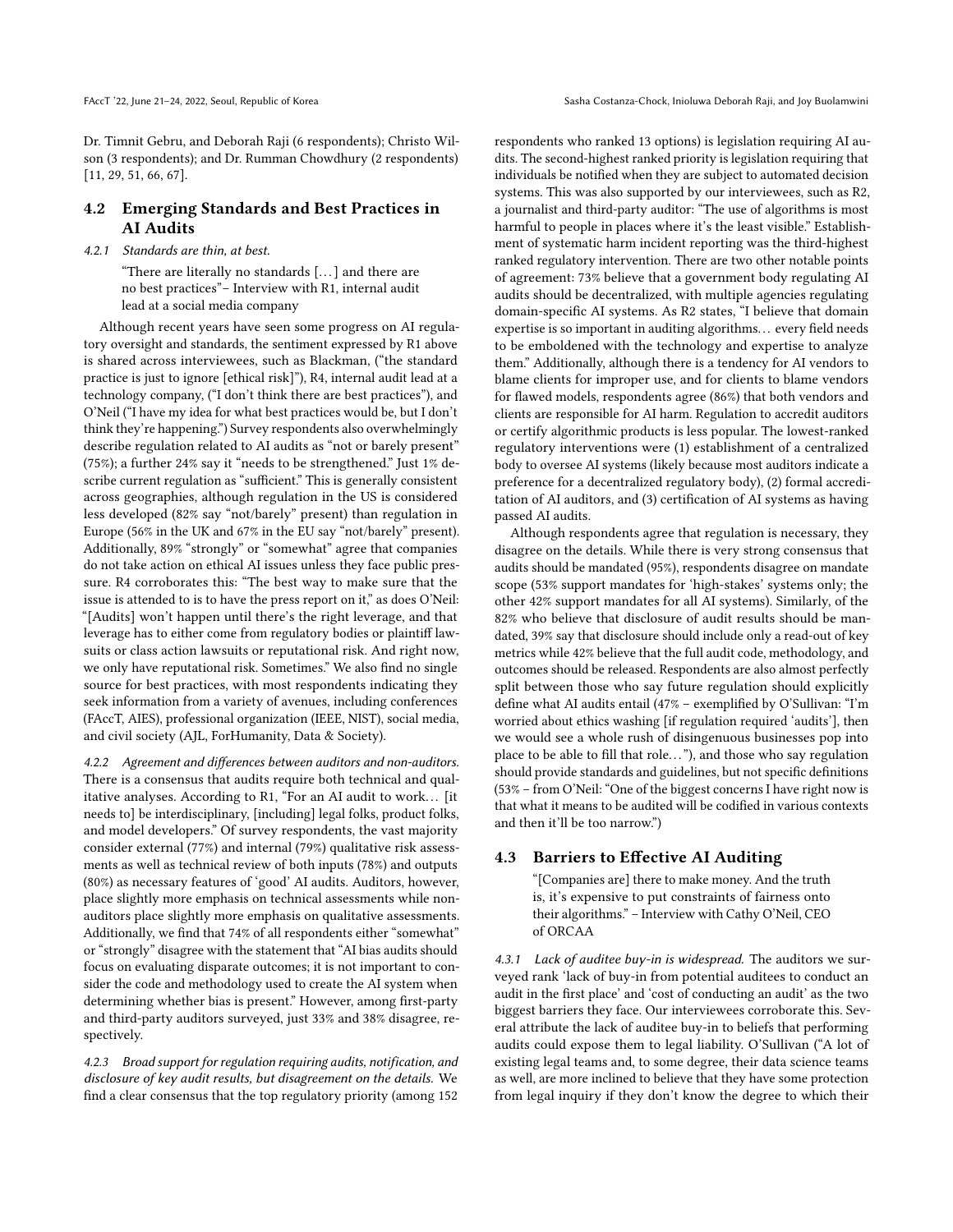

Figure 2: AI auditor consensus and disagreement about regulation.

models are discriminating"), R1 ("[companies] say we don't actually want to investigate our data, because if we do, we're going to find a problem, then we're gonna have to fix it"), and Whittaker ("lawyers would just not allow [internal audits] because a part of liability mitigation is maintaining plausible deniability around harm") all describe experiencing this directly. Half of our interviewees also explicitly mention cost as a barrier. In terms of unmet needs (Table 3), we find that even when auditors receive sign-off to conduct an audit, their oversight powers remain limited: the majority (65%) report that auditees will not commit to address problems uncovered by audits, and half report limited power to require changes before deployment (53%) or to engineering practices (51%). Most auditors (80%) have recommended changes to AI systems that were not implemented.

4.3.2 Barriers differ between first-, second-, and third-party auditors. Although all types of auditors face some barriers related to auditee

buy-in, some unmet needs differ between first-, second-, and thirdparty auditors. No first-party auditors report lacking necessary access to data or technical aspects of the audited system, unlike 58% of second-party and 50% of third-party auditors. R2, a third-party auditor who reports scraping their own data to conduct audits, explains: "[our] biggest barrier is probably legal. The Computer Fraud and Abuse Act criminalizes terms of service violations, which often occur in automated data collection at scale of publicly available data." Noting that a federal court in Sandvig v. Barr [\[2\]](#page-10-37) ruled that research into algorithmic discrimination does not violate the CFAA, R2 says the issue nevertheless remains: "courts are divided about this, and there's hope based on a recent... ruling that maybe this won't be used to prosecute journalists, but it constantly hangs as a specter over the work we do." Both first- and second-party auditors report being unable to disclose audit results (30% report 'Never' to 'About half of the time'); while third-party auditors generally do not report this barrier (50% report that they 'Always' disclose). Firstparty auditors in particular face barriers relating to the corporate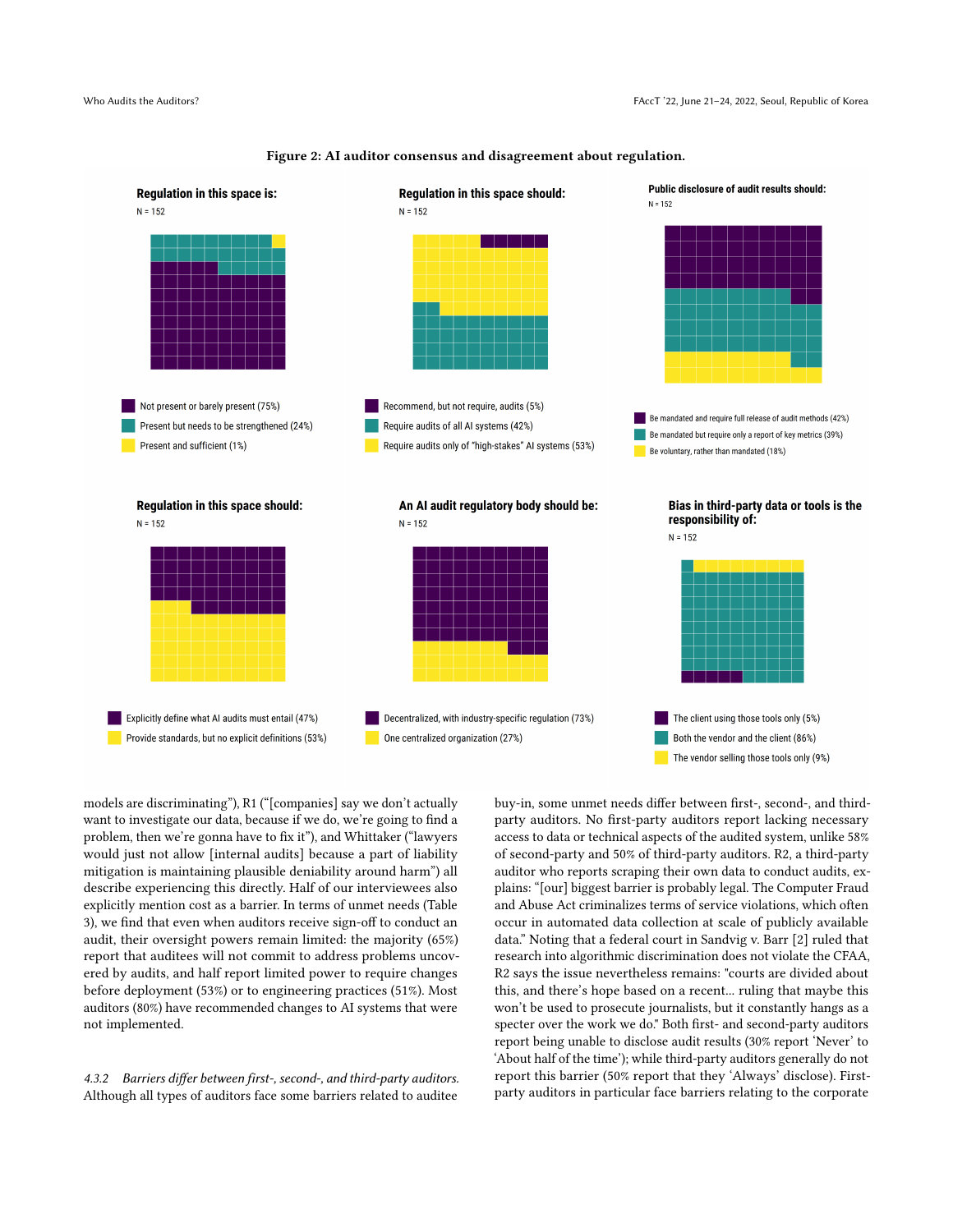| % Unmet        | Description of need                                                                            |
|----------------|------------------------------------------------------------------------------------------------|
| $65\% (28/43)$ | Accountability: Commitment from auditee to address problems uncovered by audit within set time |
| 53% (23/43)    | Enforcement: Ability to require specific changes to AI system before deployment                |
| 51% (22/43)    | Root cause: Ability to require changes to AI engineering practices                             |
| $42\%$ (18/43) | Access to harm/incident reports created after deployment                                       |
| $40\% (17/43)$ | Access to outputs/decisions made by AI system                                                  |
| $37\%$ (16/43) | Disclosure: ability to publicly disclose (publish an audit report)                             |
| $37\%$ (16/43) | Documentation: Ability to create internal audit report                                         |
| $35\% (15/43)$ | Access to individuals who have interacted/will interacted with AI system in the real world     |
| 35% (15/43)    | Access to technical inputs to AI system                                                        |
| $23\%$ (10/43) | Access to individuals involved with building/deploying AI system                               |

Table 3: Unmet need as reported by survey respondents

structure of their employers. R1 describes grappling with a trade-off between oversight and buy-in from modeling teams: "The safest place for us to live is in risk and compliance. It is also the worst place for us to sit. Because everybody hates working with [them]... no model owner is happy when they get an email from a lawyer." Some interviewees also discuss issues with company culture more broadly: R3, internal audit lead at a technology company, shares that "[there are] barriers put forward for people from marginalized groups who work in tech where a company can be pro-inclusion, but very much lean in to alienation and exclusion."

# 4.4 Stakeholder Involvement and Real-World Harm

"[We] had meetings with people in civil society, and they would try to distill some of their feedback. . . [But] they fired the people who [were] against some of these ICE contracts. So, they're not going to [say] 'hey, let's talk to impacted communities and not do this thing that will give us billions of dollars.' No. Yeah, they don't do that." – Interview with R4, internal audit lead at a technology company

4.4.1 The current state of harm incident reporting is ad hoc. Of the 46 auditors who answered "Which of the following best describes your approach to AI bias/harm incident reporting?", 35% say that they are either not familiar with bias/harm incident reporting or that it is not part of their audit process. Some interviewees say that social media is the only monitored system they are aware of for reporting real-world AI harm. A further 30% of survey respondents say that while they consider reports of real-world harm, it is not a critical part of their process. Interviewee R1 indicates that even when established, harm reporting systems are not widely used: "we actually already have [harm reporting] systems in place. [It's] a really good example of just because you have a system in place it doesn't automatically solve the problem." Others, like R3, feel that harm incident reporting should be standardized: "There really does need to be some sort of standard place to report [algorithmic harms]... We're not there yet. [We're still] scrappy, searching for what people say and really relying on activists to be active."

4.4.2 Less than half of AI auditors say that stakeholder involvement is key, and only 4% provide documentation of stakeholder involvement. 41% of auditors who replied to the question (19/46) claim

that "involving those who are most at risk of harm" is critical. Liz O'Sullivan, CEO of Parity, put it this way: "The signals that you're getting from data are almost the least interesting thing that you get from these audits because the risk comes in and the harms come in from things that happened in the real world, from sociological [phenomena], which you really can't understand unless you're interviewing your users." However, only 4% of respondents (2) provide a link to documentation of audit methodology with evidence of stakeholder involvement. Our methods do not allow us to determine why individuals did not provide more examples. For some, it may mean that they are not examining specific instances of realworld harm in their audits, even when they say doing so is critical. For others, it may mean they are not at liberty to share examples due to client confidentiality considerations. Some interviewees also describe the challenges associated with stakeholder involvement, including translating stakeholder interviews into actionable results, like R1: "I have seen lots of feel-good moments in design thinking rooms and lots of sticky notes put places, and maybe a couple of product tweaks, but fundamentally. . .I've never seen any of that translate into model and into code and into data."

# 5 DISCUSSION AND RECOMMENDATIONS

"I'm not seeing [regulatory] overstep right now. I'm just seeing wild, wild west. Just anybody doing whatever they want." – Interview with R4, internal audit lead at a technology company

### 5.1 Discussion

Overall, three major themes emerged from our research. First, we find that the algorithmic audit ecosystem, while nascent, is growing *rapidly*. Based on the number of individuals ( $N = 438$ ) and organizations ( $N = 189$ ) we identified as involved in AI audits, we expect that the need to establish standards and regulatory oversight to reduce discrepancies between auditors' desired best practices and reality will only become more pressing. Second, there is a consensus among practitioners that current regulation is lacking, as well as agreement about some areas that require mandates. Auditors and non-auditors alike overwhelmingly agree that AI audits should be mandated (95%), and that the results of these audits, in part or in full, should be disclosed (82%). Auditors also near-universally report that their largest barriers are lack of buy-in from auditees to conduct audits in the first place, and that even when they have buy-in, they have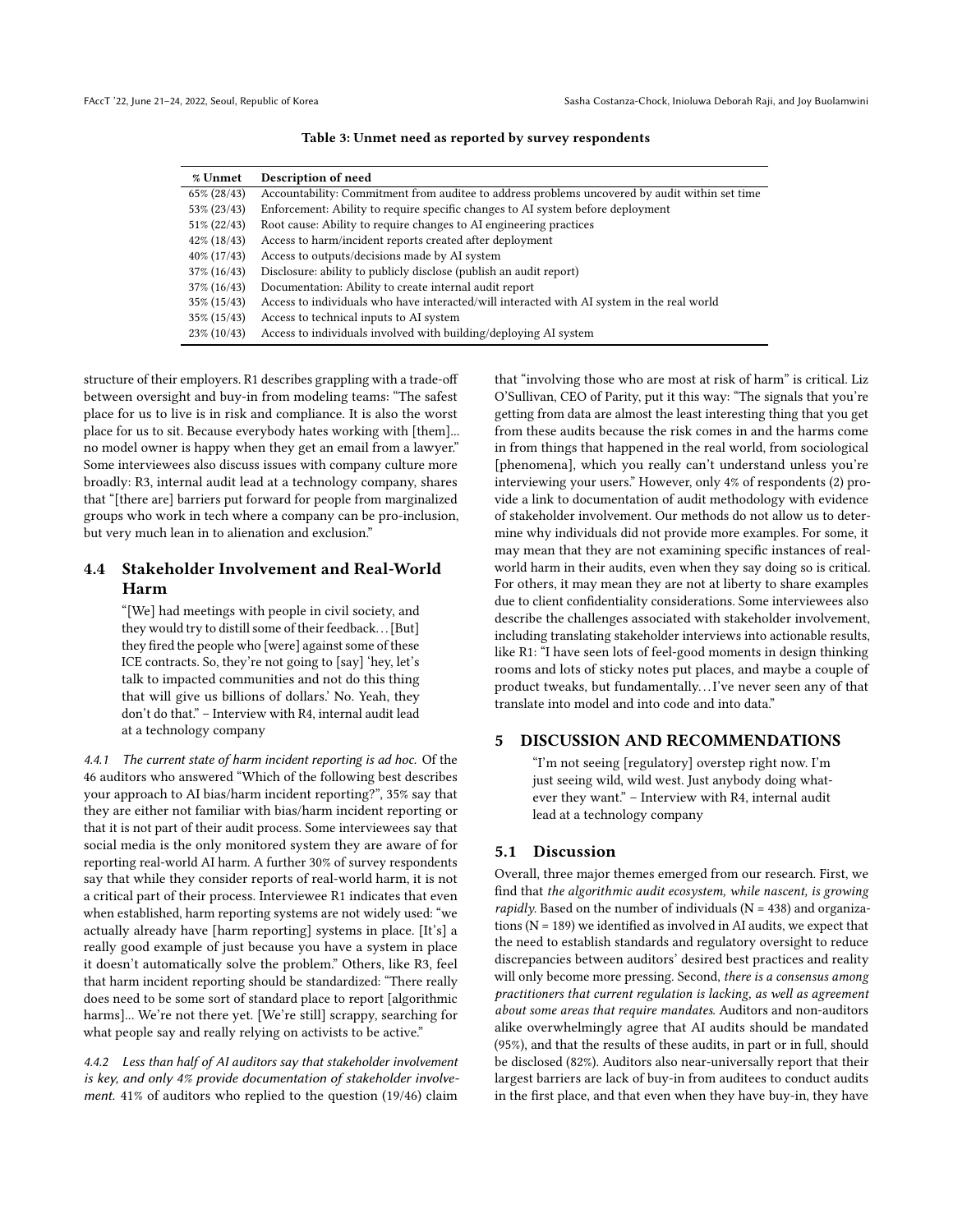limited enforcement capabilities. Finally, we find a mismatch between what auditors say is important to conducting audits and what they actually do. Auditors often want to disclose their results and methods, but are restricted by nondisclosure agreements. Many express interest in intersectional analysis (65%), but worry that by gathering the demographic data necessary to demonstrate disparate impacts, they may run afoul of anti-discrimination law. Similarly, although many auditors consider analysis of real-world harm (65%) and inclusion of stakeholders who may be directly harmed (41%) to be important in theory, they rarely put this into practice.

### 5.2 Policy Recommendations

Based on the findings outlined above, we propose six policy recommendations that we believe should be prioritized: 1) require both owners and operators of AI systems to engage in independent audits against clearly defined standards; 2) require that individuals be notified when they are subject to algorithmic decision-making; 3) mandate disclosure of key components of audit findings for peer review; 4) consider real-world harm in the audit process, including through standardized harm incident reporting and response mechanisms; 5) directly involve the stakeholders most likely to be harmed by AI systems in the AI audit process; and 6) formalize evaluation and, potentially, accreditation of AI auditors. The first four have broad support from auditors and non-auditors alike; the last two are more controversial among audit practitioners. Each recommendation has implications for lawmakers and regulators as they craft bills and regulatory mechanisms to govern AI systems, for private companies as they develop internal policies, and for standards-setting bodies and professional associations as they organize consensus around standards and best practices. Our recommendations are intended as core ideas, rooted in lessons from the existing community of practice. Future work will be required to link these to existing policy, to develop practical recommendations for implementation, and to develop additional domain-specific standards.

5.2.1 Require audits for AI system owners and operators. AI auditors are in near-universal agreement (95%) that audits should be a required element of owning and operating AI systems. Across the board, auditors say that their most important regulatory priority is to establish legislation that requires companies to engage in AI auditing. They also rank "lack of buy-in from potential auditees to conduct an audit in the first place" as their biggest barrier. Rather than let companies choose whether, how, and when to conduct audits, policymakers should enact legislation and regulatory requirements for AI vendors and operators to submit to audits. However, many open questions remain. For example, it is unclear whether audit mandates should only apply to a restricted set of applications in high-stakes contexts, or whether all AI systems should be subject to audits. The pending legislation is split here too – while the EU's AI Act and DSA would only require audits of 'highstakes' or 'very large' sytems, NYC's recently passed legislation will require audits of all ADS hiring tools [\[14,](#page-10-29) [15,](#page-10-30) [18\]](#page-10-26). The auditors we spoke to are also split over how tightly audits should be defined by law. Some worry that companies could take advantage of overly broad language to conduct cursory checks, while others worry that too-specific language would lead to overly narrow assessments.

Finally, over half (65%) of the auditors we surveyed indicate that they receive neither commitment from auditees to address problems uncovered by audits nor the power to require specific changes to an AI product or to engineering practices. This indicates that regulators should also develop compliance mechanisms to ensure that audits lead to real change.

5.2.2 Notify individuals when they are subject to algorithmic decisionmaking. Mandatory notification when individuals are subject to algorithmic decision-making is a widely supported regulatory intervention among our study respondents (for example, O'Sullivan: "I'd love to see a requirement that people understand when AI is touching their lives"). Notification is a first step that enables individuals to request additional information about, and potentially contest, decisions made by AI systems. In the public sector, notification also provides a basis for communities to demand oversight, and to weigh in on whether AI systems should be deployed in the first place. We therefore believe that policymakers should require notification, opt-out, and appeal. Of course, policy alone does not automatically change practice. For example, GDPR includes a duty to notify, but this is not always respected [\[20,](#page-10-38) [49,](#page-11-22) [57,](#page-11-23) [58\]](#page-11-24). Accountability will require awareness, ongoing monitoring, and, when necessary, litigation; audit standards should include evaluation of whether notification, opt-out, and functional decision appeal mechanisms are in place.

5.2.3 Mandate disclosure of key audit results to external stakeholders. The vast majority of AI auditors (82%) view disclosure of audit results as a necessary part of the audit process. However, most do not yet disclose audit methods or findings themselves (only seven provided links to any documentation; just four linked to audit results), typically citing client confidentiality concerns. At the same time, the AI auditors that survey respondents describe as "best in class" are all authors of public, peer-reviewed audits. We believe that this speaks to the importance of disclosure. Third-party auditors have unique incentives to disclose, as R2 (a third-party auditor) emphasizes: "We provide the methodology, plus all the data and code that we used, to the target of the [audit]...we think [they have] a really big incentive to find something wrong and we want them to find that thing wrong because then it will help us make our findings stronger." In response to the issue raised by O'Neil ("I can't demand [disclosure]. [Clients] simply won't hire me."), we note that if disclosure of key audit results and methods is legally mandated, then AI owners and operators will no longer be able to demand complete confidentiality from second-party audit contractors. For this reason, we believe that legislation requiring disclosure of key audit results and methods is a high priority. That being said, the mandated degree of disclosure must be considered carefully, and may benefit from domain-specific legislation. If every detail of all audits were to become public, this information could be used in some cases by competitors and/or malicious actors. Should audits be shared publicly (like food safety audits or health inspections [\[48\]](#page-11-25)), or logged in a database and made accessible only via request by vetted actors (like the International Air Transport Association's Operational Safety Audits [\[31\]](#page-10-39))? Should disclosure cover all details of the audited system, audit process, and audit results, or should auditors be required to report only an overview of methods and key findings? Should the degree of disclosure be tied to the level of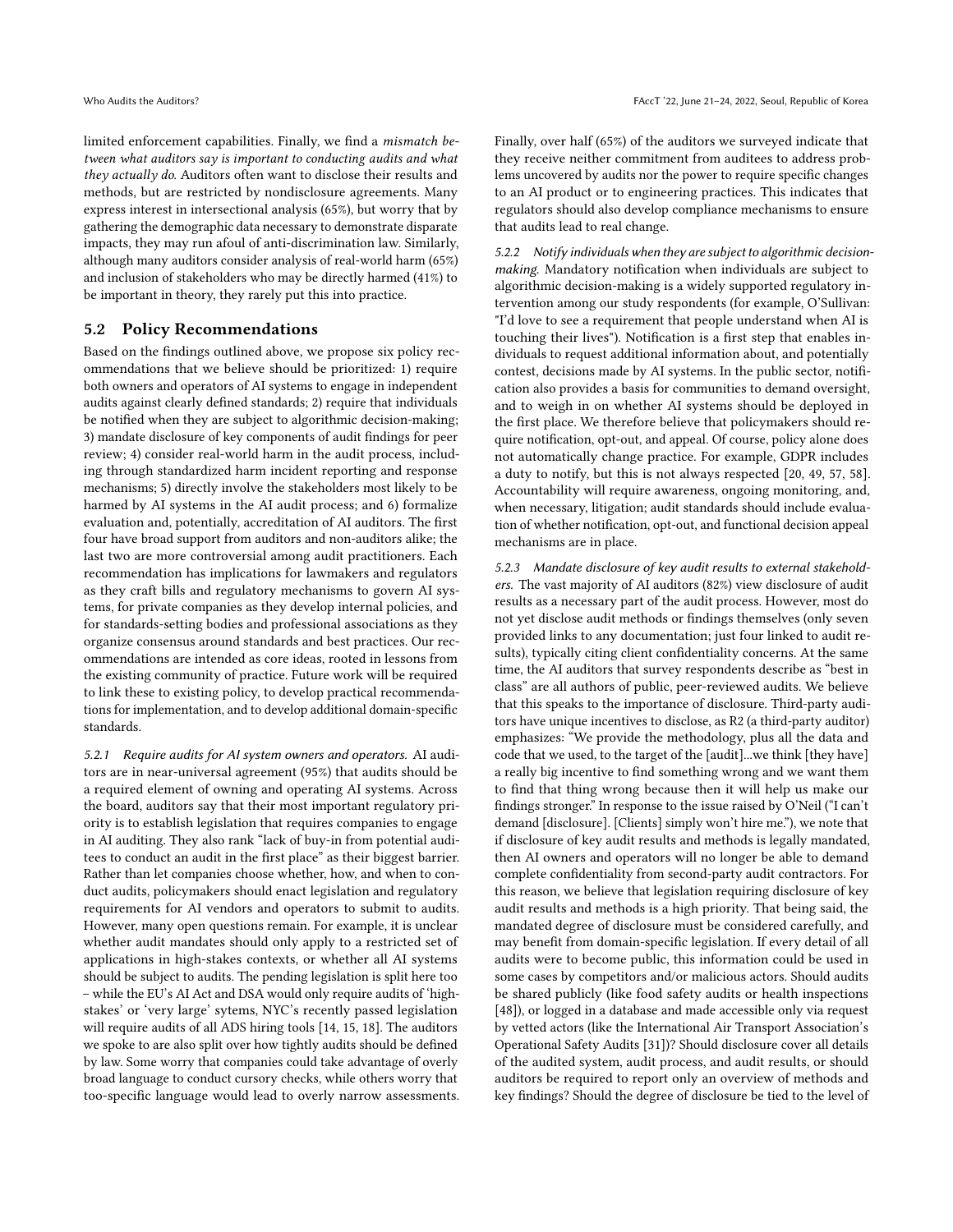risk of harm from the AI system? Adequate disclosure regulation requires working through these details.

5.2.4 Require harm incident reporting and other mechanisms for real-world harm discovery. Many auditors say that, while their organization or their clients' organizations have systems in place for users to report experiences of harm, they believe that those systems are ineffective (R1: "just because you have a system in place it doesn't automatically solve the problem.") or ad hoc (Polli: "You can absolutely send us feedback. But we don't solicit information."). Surveyed auditors report being more likely to assess the quantitative aspects of real-world harm than the structural or qualitative aspects; less than half report that they assess whether mechanisms for whistleblower protection (24%) or appeals processes (46%) are sufficient, examine the environmental impact of the AI system (37%), or determine whether the AI system uses data sources that rely on unfair labor practices (48%). We believe that it is important to establish policies that require the consideration of real-world harm in audit processes, including standardized methods for harm incident reporting and mechanisms to ensure that AI owners and operators respond to harm reports. Lawmakers and regulators should require harm incident reporting by AI vendors and operators, and establish incident reporting and response standards, mechanisms, and databases.

5.2.5 Prioritize stakeholder involvement by affected communities. Less than half (41%) of auditors say that stakeholder involvement is currently a critical part of their audit process, and of those, just 30% say that they consider real-world harm to stakeholders (only two provide linked examples). Too often, stakeholder engagement does not actually inform AI product design decisions or audits. It should be a priority for regulators to ensure that audits include affected stakeholders, and for organizations to establish internal policy that promotes direct involvement of the stakeholders most likely to be harmed by AI systems. Although the benefits of broader stakeholder participation are well understood, executing on this vision is challenging and expensive [\[17\]](#page-10-40). As Whittaker mentions, "it's messy and there isn't a rubric. But it isn't just holding a town hall and being like 'speak.' [...] Oftentimes it's taking the train down there, and sitting with folks and getting a feel for the thing." Solutions should be informed by the existing field of participatory design and by the growing community of design justice practitioners, $\rm ^4$  $\rm ^4$  and should be supported by field-wide investment in strategies to meaningfully engage community partners and support community-led processes for algorithmic accountability.

5.2.6 Formalize evaluation and consider accreditation. Formal accreditation of AI auditors is not particularly popular among those we surveyed (when asked about regulatory priorities, 75 respondents ranked this proposal last). And there are many legitimate concerns about AI auditor accreditation – accreditation should not become a 'rubber stamp' process, nor should it lock out independent researchers, civil society organizations, investigative journalists, and community advocacy organizations who may have extensive lived experience of and high motivation to expose harmful AI systems. At the same time, many AI auditors express concern that their

peers do not engage in rigorous audit practices, or that companies would perform cursory audits of their own algorithms if given the chance. As O'Neil puts it: "My fear is that some of the people who are doing AI ethics are just naive. I think they can be technically quite competent, but if they don't recognize that [narrow audits are] something that could amount to gaming, then they could be taken in." In other industries, accreditation is typically provided by an accreditation body or bodies. For AI auditing, this might take the form of a professional organization for AI auditors, a public agency, and/or an international standards-setting body to provide accreditation guidance. Finally, we note that many AI auditors currently work with customized frameworks and ad-hoc tools, and that there are not many resources available to support their training and methodological development. Whether or not auditors are formally accredited, the field would be greatly strengthened by deep investment in the development of educational curricula and infrastructure, improved tools and technical frameworks, and mentorship to grow and diversify the talent pool of capable auditors.

# 6 CONCLUSION

If auditing is to evolve into a key mechanism for algorithmic accountability, it is important to understand and shape the emerging ecosystem of AI auditors. In this paper, we provide an overview of the current state of the algorithmic audit field through a series of interviews with leading audit practitioners and a survey aimed broadly at first-, second-, and third-party auditors; advocates; regulators; and researchers. We find that the AI audit ecosystem is growing rapidly and that practitioners in the field overwhelmingly believe that current regulation is lacking, underscoring the need to establish clear regulatory requirements and standards. We identify significant areas of consensus around the need for mandatory audits, notification, and disclosure of key audit findings; we also outline areas of debate about the details of emerging regulation and standards. Additionally, we find a mismatch between what auditors say is important and what they are currently able to accomplish in practice. To address these challenges, we outline recommendations for regulatory and organizational policies that we believe will enable auditors to play a more meaningful role in reducing algorithmic harm. These include: 1) mandatory independent AI audits against clearly defined standards, applicable to both AI product owners and operators; 2) required notification to individuals when they are subject to algorithmic decision-making systems; 3) mandated disclosure of key components of audit findings for peer review; 4) consideration of real-world harm in the audit process, including standardized harm incident reporting and response mechanisms; 5) stakeholder participation in audits, in particular by communities most likely to experience harm from the system, product, or tool that is being audited; and 6) a formal system for evaluation and, potentially, accreditation of AI auditors.

# ACKNOWLEDGMENTS

We'd like to thank the many research collaborators and participants who made this project possible.

<span id="page-9-0"></span><sup>&</sup>lt;sup>4</sup>For a recent in-depth review of participatory design of socio-technical systems, see Costanza-Chock [\[17\]](#page-10-40).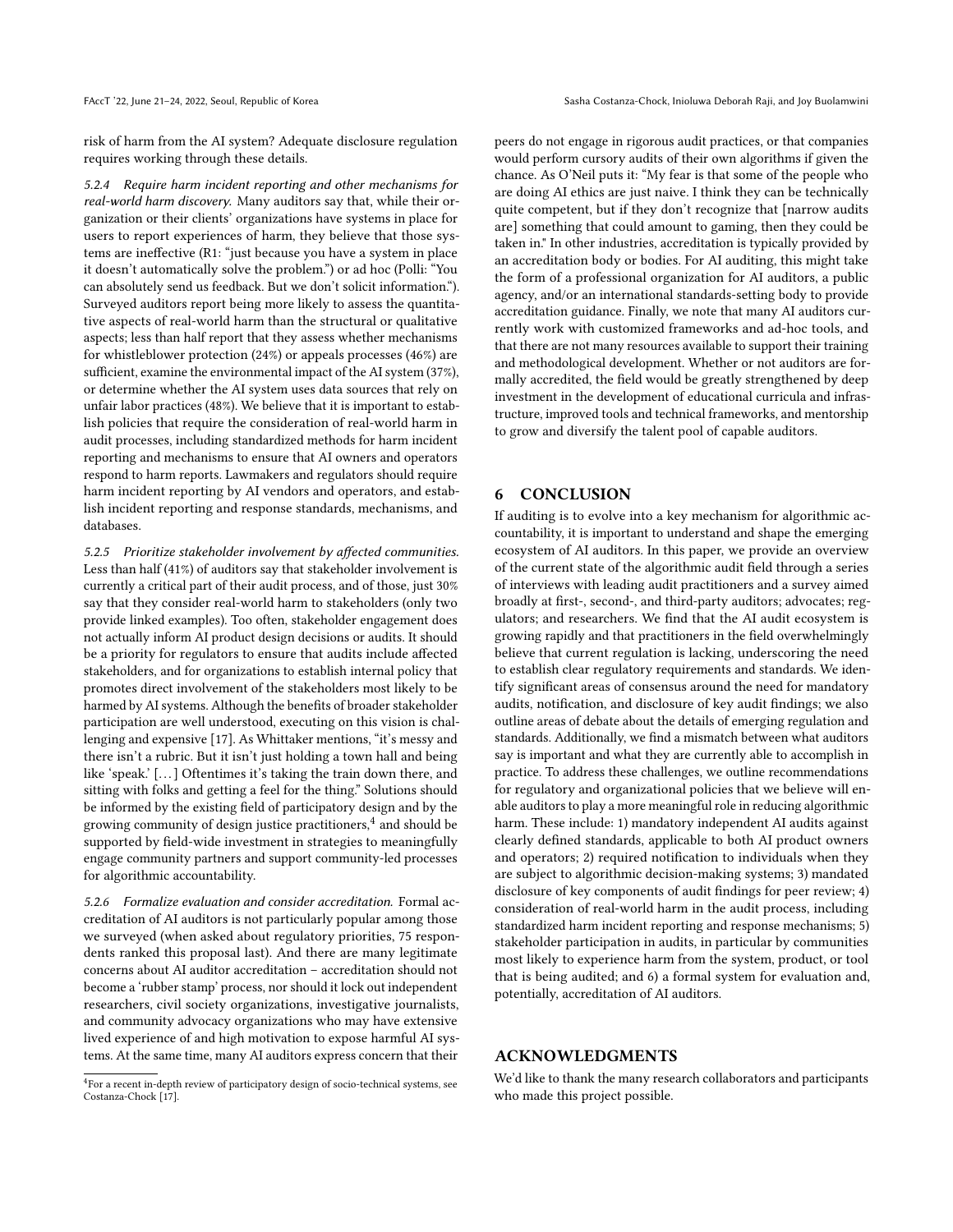# REFERENCES

- <span id="page-10-13"></span>[1] 2022. Open letter to FAccT steering committee. Not yet published.
- <span id="page-10-37"></span>ACLU. 2020. Federal court rules 'big data' discrimination studies do not violate federal anti-hacking law. [https://www.aclu.org/press-releases/federal-court](https://www.aclu.org/press-releases/federal-court-rules-big-data-discrimination-studies-do-not-violate-federal-anti)[rules-big-data-discrimination-studies-do-not-violate-federal-anti](https://www.aclu.org/press-releases/federal-court-rules-big-data-discrimination-studies-do-not-violate-federal-anti)
- <span id="page-10-3"></span>[3] Elisha Anderson. 2020. Controversial Detroit facial recognition got him arrested for a crime he didn't commit. Detroit Free Press (2020). [https://www.freep.com/story/news/local/michigan/detroit/2020/07/10/facial](https://www.freep.com/story/news/local/michigan/detroit/2020/07/10/facial-recognition-detroit-michael-oliver-robert-williams/5392166002/)[recognition-detroit-michael-oliver-robert-williams/5392166002/](https://www.freep.com/story/news/local/michigan/detroit/2020/07/10/facial-recognition-detroit-michael-oliver-robert-williams/5392166002/)
- <span id="page-10-19"></span>[4] Jacqui Ayling and Adriane Chapman. 2021. Putting AI ethics to work: are the tools fit for purpose? AI and Ethics (2021), 1–36.<https://eprints.soton.ac.uk/451191/>
- <span id="page-10-8"></span>[5] Jack Bandy. 2021. Problematic Machine Behavior: A Systematic Literature Review of Algorithm Audits. Proc. ACM Hum.-Comput. Interact. 5, CSCW1, Article 74 (apr 2021), 34 pages.<https://doi.org/10.1145/3449148>
- <span id="page-10-35"></span>[6] Solon Barocas, Anhong Guo, Ece Kamar, Jacquelyn Krones, Meredith Ringel Morris, Jennifer Wortman Vaughan, W. Duncan Wadsworth, and Hanna Wallach. 2021. Designing Disaggregated Evaluations of AI Systems: Choices, Considerations, and Tradeoffs. Association for Computing Machinery, New York, NY, USA, 368–378.<https://doi.org/10.1145/3461702.3462610>
- <span id="page-10-18"></span>[7] Solon Barocas and Andrew D. Selbst. 2016. Big Data's Disparate Impact. California Law Review 104, 3 (2016), 671–732.<http://www.jstor.org/stable/24758720>
- <span id="page-10-1"></span>[8] Shea Brown, Jovana Davidovic, and Ali Hasan. 2021. The algorithm audit: Scoring the algorithms that score us. Big Data & Society 8, 1 (2021). [https://doi.org/10.](https://doi.org/10.1177/2053951720983865) [1177/2053951720983865](https://doi.org/10.1177/2053951720983865)
- <span id="page-10-34"></span>[9] Miles Brundage, Shahar Avin, Jasmine Wang, Haydn Belfield, Gretchen Krueger, Gillian Hadfield, Heidy Khlaaf, Jingying Yang, Helen Toner, Ruth Fong, Tegan Maharaj, Pang Wei Koh, Sara Hooker, Jade Leung, Andrew Trask, Emma Bluemke, Jonathan Lebensold, Cullen O'Keefe, Mark Koren, Théo Ryffel, JB Rubinovitz, Tamay Besiroglu, Federica Carugati, Jack Clark, Peter Eckersley, Sarah de Haas, Maritza Johnson, Ben Laurie, Alex Ingerman, Igor Krawczuk, Amanda Askell, Rosario Cammarota, Andrew Lohn, David Krueger, Charlotte Stix, Peter Henderson, Logan Graham, Carina Prunkl, Bianca Martin, Elizabeth Seger, Noa Zilberman, Seán Ó hÉigeartaigh, Frens Kroeger, Girish Sastry, Rebecca Kagan, Adrian Weller, Brian Tse, Elizabeth Barnes, Allan Dafoe, Paul Scharre, Ariel Herbert-Voss, Martijn Rasser, Shagun Sodhani, Carrick Flynn, Thomas Krendl Gilbert, Lisa Dyer, Saif Khan, Yoshua Bengio, and Markus Anderljung. 2020. Toward Trustworthy AI Development: Mechanisms for Supporting Verifiable Claims.<https://doi.org/10.48550/ARXIV.2004.07213>
- <span id="page-10-2"></span>[10] Joy Buolamwini. 2022. Facing the Coded Gaze with Evocative Audits and Algorithmic Audits. Ph. D. Dissertation. Cambridge, MA, USA.
- <span id="page-10-0"></span>[11] Joy Buolamwini and Timnit Gebru. 2018. Gender Shades: Intersectional Accuracy Disparities in Commercial Gender Classification. In Proceedings of the 1st Conference on Fairness, Accountability and Transparency (Proceedings of Machine Learning Research, Vol. 81), Sorelle A. Friedler and Christo Wilson (Eds.). PMLR, 77–91.<https://proceedings.mlr.press/v81/buolamwini18a.html>
- <span id="page-10-14"></span>[12] Garance Burke, Martha Mendoza, Juliet Linderman, and Michael Tarm. 2021. 4 Takeaways: AP Investigates Gunshot Detection Technology. Associated Press (2021). [https://pulitzercenter.org/stories/4-takeaways-ap-investigates-gunshot](https://pulitzercenter.org/stories/4-takeaways-ap-investigates-gunshot-detection-technology)[detection-technology](https://pulitzercenter.org/stories/4-takeaways-ap-investigates-gunshot-detection-technology)
- <span id="page-10-23"></span>[13] Rumman Chowdhury and Jutta Williams. 2021. Introducing Twitter's first algorithmic bias bounty challenge. [https://blog.twitter.com/engineering/en\\_us/](https://blog.twitter.com/engineering/en_us/topics/insights/2021/algorithmic-bias-bounty-challenge) [topics/insights/2021/algorithmic-bias-bounty-challenge](https://blog.twitter.com/engineering/en_us/topics/insights/2021/algorithmic-bias-bounty-challenge)
- <span id="page-10-29"></span>Proposal for a Regulation of the European Parliament and of the Council on a Single Market For Digital Services (Digital Services Act) and amending Directive 2000/31/EC. [https://digital-strategy.ec.europa.eu/en/library/proposal-regulation-european](https://digital-strategy.ec.europa.eu/en/library/proposal-regulation-european-parliament-and-council-single-market-digital-services-digital-services)[parliament-and-council-single-market-digital-services-digital-services](https://digital-strategy.ec.europa.eu/en/library/proposal-regulation-european-parliament-and-council-single-market-digital-services-digital-services)
- <span id="page-10-30"></span>[15] European Commission. 2021. Proposal for a Regulation of the European Parliament and of the Council Laying Down Harmonised Rules on Artificial Intelligence (Artificial Intelligence Act) and Amending Certain Union Legislative Acts. [https://eur-lex.europa.eu/legal-content/EN/TXT/?qid=1623335154975&](https://eur-lex.europa.eu/legal-content/EN/TXT/?qid=1623335154975&uri=CELEX%3A52021PC0206) [uri=CELEX%3A52021PC0206](https://eur-lex.europa.eu/legal-content/EN/TXT/?qid=1623335154975&uri=CELEX%3A52021PC0206)
- <span id="page-10-28"></span>[16] Congress.gov. 2019. A bill to direct the Federal Trade Commission to require entities that use, store, or share personal information to conduct automated decision system impact assessments and data protection impact assessments. <https://www.congress.gov/bill/116th-congress/senate-bill/1108/>
- <span id="page-10-40"></span>[17] Sasha Costanza-Chock. 2020. Design Justice: Community-Led Practices to Build the Worlds We Need. MIT Press, Cambridge, MA, USA.
- <span id="page-10-26"></span>[18] The New York City Council. 2021. A Local Law to amend the administrative code of the city of New York, in relation to automated employment decision tools. [https://legistar.council.nyc.gov/LegislationDetail.aspx?ID=4344524&GUID=](https://legistar.council.nyc.gov/LegislationDetail.aspx?ID=4344524&GUID=B051915D-A9AC-451E-81F8-6596032FA3F9&Options=Advanced&Search) [B051915D-A9AC-451E-81F8-6596032FA3F9&Options=Advanced&Search](https://legistar.council.nyc.gov/LegislationDetail.aspx?ID=4344524&GUID=B051915D-A9AC-451E-81F8-6596032FA3F9&Options=Advanced&Search)
- <span id="page-10-11"></span>[19] Jeffrey Dastin. 2018. Amazon scraps secret AI recruiting tool that showed bias against women. Reuters (2018). [https://www.reuters.com/article/us-amazon](https://www.reuters.com/article/us-amazon-com-jobs-automation-insight/amazon-scraps-secret-ai-recruiting-tool-that-showed-bias-against-women-idUSKCN1MK08G)[com-jobs-automation-insight/amazon-scraps-secret-ai-recruiting-tool-that](https://www.reuters.com/article/us-amazon-com-jobs-automation-insight/amazon-scraps-secret-ai-recruiting-tool-that-showed-bias-against-women-idUSKCN1MK08G)[showed-bias-against-women-idUSKCN1MK08G](https://www.reuters.com/article/us-amazon-com-jobs-automation-insight/amazon-scraps-secret-ai-recruiting-tool-that-showed-bias-against-women-idUSKCN1MK08G)
- <span id="page-10-38"></span>[20] Deloitte. 2018. Just 35 Percent of Responding Organizations Are GDPR-compliant With EU Data Privacy Rules. [https://www2.deloitte.com/lt/en/pages/legal/](https://www2.deloitte.com/lt/en/pages/legal/articles/few-organizations-are-gdpr-compliant-eu-data-privacy-contract-management.html) [articles/few-organizations-are-gdpr-compliant-eu-data-privacy-contract](https://www2.deloitte.com/lt/en/pages/legal/articles/few-organizations-are-gdpr-compliant-eu-data-privacy-contract-management.html)[management.html](https://www2.deloitte.com/lt/en/pages/legal/articles/few-organizations-are-gdpr-compliant-eu-data-privacy-contract-management.html)
- <span id="page-10-6"></span>[21] Nicholas Diakopoulos. 2016. Accountability in Algorithmic Decision Making. Commun. ACM 59, 2 (jan 2016), 56–62.<https://doi.org/10.1145/2844110>
- <span id="page-10-9"></span>[22] Tawanna R. Dillahunt, Xinyi Wang, Earnest Wheeler, Hao Fei Cheng, Brent Hecht, and Haiyi Zhu. 2017. The Sharing Economy in Computing: A Systematic Literature Review. Proc. ACM Hum.-Comput. Interact. 1, CSCW, Article 38 (dec 2017), 26 pages.<https://doi.org/10.1145/3134673>
- <span id="page-10-15"></span>[23] Nasser Eledroos and Kade Crockford. 2018. Social Media Monitoring in Boston: Free Speech in the Crosshairs. Privacy SOS (2018). [https://privacysos.org/social](https://privacysos.org/social-media-monitoring-boston-free-speech-crosshairs/)[media-monitoring-boston-free-speech-crosshairs/](https://privacysos.org/social-media-monitoring-boston-free-speech-crosshairs/)
- <span id="page-10-12"></span>[24] Alex Engler. 2021. Auditing employment algorithms for discrimination. [https://www.brookings.edu/research/auditing-employment-algorithms](https://www.brookings.edu/research/auditing-employment-algorithms-for-discrimination/)[for-discrimination/](https://www.brookings.edu/research/auditing-employment-algorithms-for-discrimination/)
- <span id="page-10-4"></span>[25] Virginia Eubanks. 2018. Automating Inequality: How High-Tech Tools Profile, Police, and Punish the Poor. St. Martin's Press, Inc., USA.
- <span id="page-10-16"></span>College Prep Software Naviance Is Selling<br>illions of Students. The Markup (2022). Advertising Access to Millions of Students. [https://themarkup.org/machine-learning/2022/01/13/college-prep-software](https://themarkup.org/machine-learning/2022/01/13/college-prep-software-naviance-is-selling-advertising-access-to-millions-of-students)[naviance-is-selling-advertising-access-to-millions-of-students](https://themarkup.org/machine-learning/2022/01/13/college-prep-software-naviance-is-selling-advertising-access-to-millions-of-students)
- <span id="page-10-27"></span>[27] Center for Democracy and Technology. 2021. New York City Council on Pending Automated Employment Tools Bill. [https://cdt.org/insights/cdt-leads-letter-to-new-york-city-council-on](https://cdt.org/insights/cdt-leads-letter-to-new-york-city-council-on-pending-automated-employment-tools-bill/)[pending-automated-employment-tools-bill/](https://cdt.org/insights/cdt-leads-letter-to-new-york-city-council-on-pending-automated-employment-tools-bill/)
- <span id="page-10-17"></span>[28] Foxglove. 2020. Home Office says it will abandon its racist visa algorithm - after we sued them. [https://www.foxglove.org.uk/2020/08/04/home-office-says-it](https://www.foxglove.org.uk/2020/08/04/home-office-says-it-will-abandon-its-racist-visa-algorithm-after-we-sued-them/)[will-abandon-its-racist-visa-algorithm-after-we-sued-them/](https://www.foxglove.org.uk/2020/08/04/home-office-says-it-will-abandon-its-racist-visa-algorithm-after-we-sued-them/)
- <span id="page-10-36"></span>[29] HireVue. 2021. Download Algorithmic Audit Description - O'Neil Risk Consulting & Algorithmic Auditing. [https://www.hirevue.com/resources/template/orcaa](https://www.hirevue.com/resources/template/orcaa-report)[report](https://www.hirevue.com/resources/template/orcaa-report)
- <span id="page-10-21"></span>[30] Kenneth Holstein, Jennifer Wortman Vaughan, Hal Daumé, Miro Dudik, and Hanna Wallach. 2019. Improving Fairness in Machine Learning Systems: What Do Industry Practitioners Need? Association for Computing Machinery, New York, NY, USA, 1–16.<https://doi.org/10.1145/3290605.3300830>
- <span id="page-10-39"></span>[31] IATA. [n. d.]. IATA Operational Safety Audit (IOSA). Retrieved April 17, 2022 from<https://www.iata.org/en/programs/safety/audit/iosa/#tab-5>
- <span id="page-10-10"></span>[32] Snap Inc. 2021. 2021 CitizenSnap Report. Technical Report.
- <span id="page-10-24"></span>[33] Cornell Law School Legal Information Institute. [n. d.]. Dodd–Frank Wall Street Reform and Consumer Protection Act. Retrieved April 17, 2022 from [https://www.law.cornell.edu/wex/dodd-frank#:~:text=Dodd%20Originally%](https://www.law.cornell.edu/wex/dodd-frank#:~:text=Dodd%20Originally%20prepared%20by%20Heather%20Byrne%2C%20Jennifer%20Uren%2C,in%20July%202010%2C%20made%20reforms%20to%20financial%20regulations) [20prepared%20by%20Heather%20Byrne%2C%20Jennifer%20Uren%2C,in%](https://www.law.cornell.edu/wex/dodd-frank#:~:text=Dodd%20Originally%20prepared%20by%20Heather%20Byrne%2C%20Jennifer%20Uren%2C,in%20July%202010%2C%20made%20reforms%20to%20financial%20regulations) [20July%202010%2C%20made%20reforms%20to%20financial%20regulations](https://www.law.cornell.edu/wex/dodd-frank#:~:text=Dodd%20Originally%20prepared%20by%20Heather%20Byrne%2C%20Jennifer%20Uren%2C,in%20July%202010%2C%20made%20reforms%20to%20financial%20regulations)
- [34] Cornell Law School Legal Information Institute. [n. d.]. Sarbanes-Oxley Act. Retrieved April 17, 2022 from [https://www.law.cornell.edu/wex/sarbanes-oxley\\_](https://www.law.cornell.edu/wex/sarbanes-oxley_act) [act](https://www.law.cornell.edu/wex/sarbanes-oxley_act)
- <span id="page-10-25"></span>[35] Cornell Law School Legal Information Institute. [n. d.]. Securities Act of 1933. Retrieved April 17, 2022 from [https://www.law.cornell.edu/wex/securities\\_act\\_](https://www.law.cornell.edu/wex/securities_act_of_1933) [of\\_1933](https://www.law.cornell.edu/wex/securities_act_of_1933)
- <span id="page-10-20"></span>[36] Khari Johnson. 2021. The Movement to Hold AI Accountable Gains More Steam. Wired (2021). [https://www.wired.com/story/movement-hold-ai-accountable](https://www.wired.com/story/movement-hold-ai-accountable-gains-steam/)[gains-steam/](https://www.wired.com/story/movement-hold-ai-accountable-gains-steam/)
- <span id="page-10-32"></span>[37] Josh Kenway, Camille François, Sasha Costanza-Chock, Inioluwa Deborah Raji, and Joy Buolamwini. 2022. Bug Bounties For Algorithmic Harms? Lessons from Cybersecurity Vulnerability Disclosure for Algorithmic Harms Discovery, Disclosure, and Redress. Algorithmic Justice League, Washington, DC.
- <span id="page-10-33"></span>[38] P. M. Krafft, Meg Young, Michael Katell, Karen Huang, and Ghislain Bugingo. 2020. Defining AI in Policy versus Practice. Association for Computing Machinery, New York, NY, USA, 72–78.<https://doi.org/10.1145/3375627.3375835>
- <span id="page-10-22"></span>[39] P. M. Krafft, Meg Young, Michael Katell, Jennifer E. Lee, Shankar Narayan, Micah Epstein, Dharma Dailey, Bernease Herman, Aaron Tam, Vivian Guetler, Corinne Bintz, Daniella Raz, Pa Ousman Jobe, Franziska Putz, Brian Robick, and Bissan Barghouti. 2021. An Action-Oriented AI Policy Toolkit for Technology Audits by Community Advocates and Activists. In Proceedings of the 2021 ACM Conference on Fairness, Accountability, and Transparency (Virtual Event, Canada) (FAccT '21). Association for Computing Machinery, New York, NY, USA, 772–781. [https:](https://doi.org/10.1145/3442188.3445938) [//doi.org/10.1145/3442188.3445938](https://doi.org/10.1145/3442188.3445938)
- <span id="page-10-7"></span>[40] Jeff Larson, Surya Mattu, Lauren Kirchner, and Julia Angwin. 2016. How We Analyzed the COMPAS Recidivism Algorithm. ProPublica (2016). [https://www.](https://www.propublica.org/article/how-we-analyzed-the-compas-recidivism-algorithm) [propublica.org/article/how-we-analyzed-the-compas-recidivism-algorithm](https://www.propublica.org/article/how-we-analyzed-the-compas-recidivism-algorithm)
- <span id="page-10-31"></span>[41] Colin Lecher. 2019. NYC's algorithm task force was 'a waste,' member says. The Verge (2019). [https://www.theverge.com/2019/11/20/20974379/nyc-algorithm](https://www.theverge.com/2019/11/20/20974379/nyc-algorithm-task-force-report-de-blasio)[task-force-report-de-blasio](https://www.theverge.com/2019/11/20/20974379/nyc-algorithm-task-force-report-de-blasio)
- <span id="page-10-5"></span>[42] Emmanuel Martinez and Lauren Kirchner. 2021. The Secret Bias Hidden in Mortgage-Approval Algorithms. The Markup (2021). [https://themarkup.org/](https://themarkup.org/denied/2021/08/25/the-secret-bias-hidden-in-mortgage-approval-algorithms) [denied/2021/08/25/the-secret-bias-hidden-in-mortgage-approval-algorithms](https://themarkup.org/denied/2021/08/25/the-secret-bias-hidden-in-mortgage-approval-algorithms)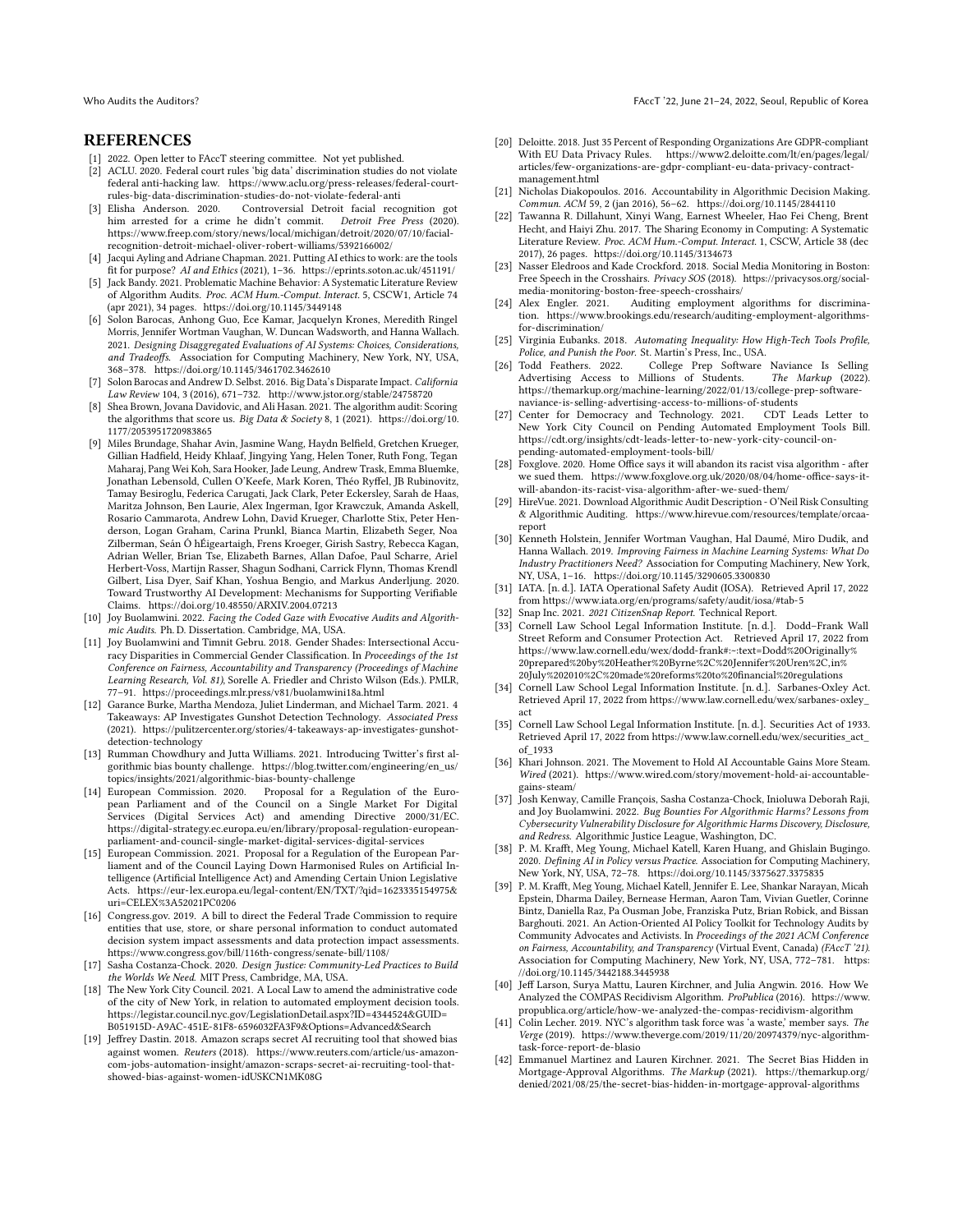FAccT '22, June 21-24, 2022, Seoul, Republic of Korea Sasha Costanza-Chock, Inioluwa Deborah Raji, and Joy Buolamwini

- <span id="page-11-16"></span>[43] Jacob Metcalf, Emanuel Moss, Elizabeth Anne Watkins, Ranjit Singh, and Madeleine Clare Elish. 2021. Algorithmic Impact Assessments and Accountability: The Co-Construction of Impacts. In Proceedings of the 2021 ACM Conference on Fairness, Accountability, and Transparency (Virtual Event, Canada) (FAccT '21). Association for Computing Machinery, New York, NY, USA, 735–746. <https://doi.org/10.1145/3442188.3445935>
- <span id="page-11-7"></span>[44] Microsoft. [n. d.]. FATE: Fairness, Accountability, Transparency, and Ethics in AI. Retrieved April 18, 2022 from [https://www.microsoft.com/en-us/research/](https://www.microsoft.com/en-us/research/theme/fate/) [theme/fate/](https://www.microsoft.com/en-us/research/theme/fate/)
- <span id="page-11-12"></span>[45] NIST. 2021. NIST Evaluates Face Recognition Software's Accuracy for Flight Boarding. [https://www.nist.gov/news-events/news/2021/07/nist-evaluates-face](https://www.nist.gov/news-events/news/2021/07/nist-evaluates-face-recognition-softwares-accuracy-flight-boarding)[recognition-softwares-accuracy-flight-boarding](https://www.nist.gov/news-events/news/2021/07/nist-evaluates-face-recognition-softwares-accuracy-flight-boarding)
- <span id="page-11-17"></span>[46] Access Now. 2020. Access Now resigns from the Partnership on AI. [https:](https://www.accessnow.org/access-now-resignation-partnership-on-ai/) [//www.accessnow.org/access-now-resignation-partnership-on-ai/](https://www.accessnow.org/access-now-resignation-partnership-on-ai/)
- <span id="page-11-13"></span>[47] Ziad Obermeyer, Brian Powers, Christine Vogeli, and Sendhil Mullainathan. 2019. Dissecting racial bias in an algorithm used to manage the health of populations. Science 366, 6464 (2019), 447–453.<https://doi.org/10.1126/science.aax2342> arXiv[:https://www.science.org/doi/pdf/10.1126/science.aax2342](https://arxiv.org/abs/https://www.science.org/doi/pdf/10.1126/science.aax2342)
- <span id="page-11-25"></span>[48] New York State Department of Health. 2022. Food Service Establishment: Last Inspection. Retrieved April 17, 2022 fro[m https://health.data.ny.gov/Health/Food-](https://health.data.ny.gov/Health/Food-Service-Establishment-Last-Inspection/cnih-y5dw)[Service-Establishment-Last-Inspection/cnih-y5dw](https://health.data.ny.gov/Health/Food-Service-Establishment-Last-Inspection/cnih-y5dw)
- <span id="page-11-22"></span>[49] European Parliament. 2016. Regulation (EU) 2016/679 of the European Parliament and of the Council of 27 April 2016 on the protection of natural persons with regard to the processing of personal data and on the free movement of such data, and repealing Directive 95/46/EC (General Data Protection Regulation). [https://eur](https://eur-lex.europa.eu/legal-content/EN/TXT/?uri=CELEX%3A02016R0679-20160504)[lex.europa.eu/legal-content/EN/TXT/?uri=CELEX%3A02016R0679-20160504](https://eur-lex.europa.eu/legal-content/EN/TXT/?uri=CELEX%3A02016R0679-20160504)
- <span id="page-11-8"></span>[50] Jerome Pesenti. 2021. Facebook's five pillars of Responsible AI. [https://ai.](https://ai.facebook.com/blog/facebooks-five-pillars-of-responsible-ai/) [facebook.com/blog/facebooks-five-pillars-of-responsible-ai/](https://ai.facebook.com/blog/facebooks-five-pillars-of-responsible-ai/)
- <span id="page-11-5"></span>[51] Inioluwa Deborah Raji and Joy Buolamwini. 2019. Actionable Auditing: Investigating the Impact of Publicly Naming Biased Performance Results of Commercial AI Products. In Proceedings of the 2019 AAAI/ACM Conference on AI, Ethics, and Society (Honolulu, HI, USA) (AIES '19). Association for Computing Machinery, New York, NY, USA, 429–435.<https://doi.org/10.1145/3306618.3314244>
- <span id="page-11-6"></span>[52] Inioluwa Deborah Raji, Sasha Costanza-Chock, and Joy Buolamwini. 2022. Change From the Outside: Towards Credible Third-Party Audits of AI Systems. Missing Links in AI Policy (2022).
- <span id="page-11-21"></span>[53] Inioluwa Deborah Raji, Timnit Gebru, Margaret Mitchell, Joy Buolamwini, Joonseok Lee, and Emily Denton. 2020. Saving Face: Investigating the Ethical Concerns of Facial Recognition Auditing. arXiv[:2001.00964](https://arxiv.org/abs/2001.00964) [cs.CY]
- <span id="page-11-20"></span>[54] Dillon Reisman, Jason Schultz, Kate Crawford, and Meredith Whittaker. 2018. Algorithmic Impact Assessments: A Practical Framework for Public Agency. AI Now (2018).<https://ainowinstitute.org/aiareport2018.pdf>
- <span id="page-11-14"></span>[55] Aaron Rieke, Urmila Janardan, Mingwei Hsu, and Natasha Duarte. 2021. Essential Work: Analyzing the Hiring Technologies of Large Hourly Employers. Upturn (2021).<https://www.upturn.org/work/essential-work/>
- <span id="page-11-3"></span>[56] Christian Sandvig, Kevin Hamilton, Karrie Karahalios, and Cédric Langbort. 2014. Auditing Algorithms : Research Methods for Detecting Discrimination on Internet Platforms. In "Data and Discrimination: Converting Critical Concerns into Productive Inquiry," a preconference at the 64th Annual Meeting of the International Communication Association (Seattle, WA, USA).
- <span id="page-11-23"></span>[57] Adam Satariano. 2020. Europe's Privacy Law Hasn't Shown Its Teeth, Frustrating Advocates. The New York Times (2020). [https://www.nytimes.com/2020/04/27/](https://www.nytimes.com/2020/04/27/technology/GDPR-privacy-law-europe.html) [technology/GDPR-privacy-law-europe.html](https://www.nytimes.com/2020/04/27/technology/GDPR-privacy-law-europe.html)
- <span id="page-11-24"></span>[58] Adam Satariano. 2021. Facebook's WhatsApp is fined for breaking the E.U.'s data privacy law. The New York Times (2021). [https://www.nytimes.com/2021/09/02/](https://www.nytimes.com/2021/09/02/business/facebook-whatsapp-privacy-fine.html) [business/facebook-whatsapp-privacy-fine.html](https://www.nytimes.com/2021/09/02/business/facebook-whatsapp-privacy-fine.html)
- <span id="page-11-11"></span>[59] Hilke Schellmann. 2021. Auditors are testing hiring algorithms for bias, but there's no easy fix. [https://www.technologyreview.com/2021/02/11/1017955/auditors](https://www.technologyreview.com/2021/02/11/1017955/auditors-testing-ai-hiring-algorithms-bias-big-questions-remain/)[testing-ai-hiring-algorithms-bias-big-questions-remain/](https://www.technologyreview.com/2021/02/11/1017955/auditors-testing-ai-hiring-algorithms-bias-big-questions-remain/)
- <span id="page-11-1"></span>[60] Tim Simonite. 2020. How an Algorithm Blocked Kidney Transplants to Black Patients. Wired (2020). [https://www.wired.com/story/how-algorithm-blocked](https://www.wired.com/story/how-algorithm-blocked-kidney-transplants-black-patients/)[kidney-transplants-black-patients/](https://www.wired.com/story/how-algorithm-blocked-kidney-transplants-black-patients/)
- <span id="page-11-18"></span>[61] Michael Veale, Max Van Kleek, and Reuben Binns. 2018. Fairness and Accountability Design Needs for Algorithmic Support in High-Stakes Public Sector Decision-Making. Association for Computing Machinery, New York, NY, USA, 1–14. <https://doi.org/10.1145/3173574.3174014>
- <span id="page-11-2"></span>[62] Briana Vecchione, Karen Levy, and Solon Barocas. 2021. Algorithmic Auditing and Social Justice: Lessons from the History of Audit Studies. Association for Computing Machinery, New York, NY, USA.<https://doi.org/10.1145/3465416.3483294>
- <span id="page-11-9"></span>[63] Kent Walker and Jeff Dean. 2020. An update on our work on AI and responsible innovation. [https://blog.google/technology/ai/update-work-ai-responsible](https://blog.google/technology/ai/update-work-ai-responsible-innovation/)[innovation/](https://blog.google/technology/ai/update-work-ai-responsible-innovation/)
- <span id="page-11-15"></span>[64] Jess Whittlestone, Rune Nyrup, Anna Alexandrova, and Stephen Cave. 2019. The Role and Limits of Principles in AI Ethics: Towards a Focus on Tensions. In Proceedings of the 2019 AAAI/ACM Conference on AI, Ethics, and Society (Honolulu, HI, USA) (AIES '19). Association for Computing Machinery, New York, NY, USA, 195–200.<https://doi.org/10.1145/3306618.3314289>
- <span id="page-11-10"></span>[65] Jutta Williams and Rumman Chowdhury. 2021. Introducing our Responsible Machine Learning Initiative. [https://blog.twitter.com/en\\_us/topics/company/](https://blog.twitter.com/en_us/topics/company/2021/introducing-responsible-machine-learning-initiative) [2021/introducing-responsible-machine-learning-initiative](https://blog.twitter.com/en_us/topics/company/2021/introducing-responsible-machine-learning-initiative)
- <span id="page-11-0"></span>[66] Christo Wilson, Avijit Ghosh, Shan Jiang, Alan Mislove, Lewis Baker, Janelle Szary, Kelly Trindel, and Frida Polli. 2021. Building and Auditing Fair Algorithms: A Case Study in Candidate Screening (FAccT '21). Association for Computing Machinery, New York, NY, USA, 666–677.<https://doi.org/10.1145/3442188.3445928>
- <span id="page-11-4"></span>[67] Kyra Yee, Uthaipon Tantipongpipat, and Shubhanshu Mishra. 2021. Image Cropping on Twitter: Fairness Metrics, Their Limitations, and the Importance of Representation, Design, and Agency. Proc. ACM Hum.-Comput. Interact. 5, CSCW2, Article 450 (oct 2021), 24 pages.<https://doi.org/10.1145/3479594>

# A METHODS

# A.1 Field Scan

We first conducted a field scan that yielded a list of 438 individuals from 189 organizations that were involved, to some degree, in AI auditing. This group included first-, second-, and third-party auditors as well as members of civil society and advocacy organizations, academic researchers, regulators involved with AI audit legislation and policy, and those otherwise involved in work related to audits. Within that group, we identified ten (10) leaders in the field for semi-structured interviews. Based on our understanding of the field and lessons from our interviews, we developed a survey that we shared with contacts at all 189 organizations we identified in the field scan.

# <span id="page-11-19"></span>A.2 Interviews

We conducted ten semi-structured interviews with individuals who we identified as leaders in the field of AI auditing. We gave interviewees the option to remain anonymous; those who did not exercise this option were: Frida Polli, CEO of pymetrics (joined by Alex Vaughan, Chief Science Officer); Cathy O'Neil, CEO of O'Neil Risk Consulting and Algorithmic Auditing (ORCAA); Liz O'Sullivan, CEO of Parity; Reid Blackman, CEO of Virtue; Michelle Lee, AI Ethics Lead at Deloitte UK; and Meredith Whittaker, Faculty Director of AI Now. Four interviewees chose to remain anonymous; they included three first-party auditors (one at a social media company and two at technology companies) and one third-party auditor. Throughout, we attribute quotes and insights to the identified interviewees and denote anonymous interviewees with R1, R2, R3, and R4. Each interview lasted 45-60 minutes and was conducted and recorded via Zoom. All interviewees provided informed consent prior to the beginning of the interview. In each interview, we sought to understand (1) the interviewee's organization and their role within it, (2) the interviewee's perspective on the industry, and (3) if and how the interviewee and/or their organization navigates potential and/or actual harm. Each interview followed a semi-structured interview guide with three sections, each intended to address one of our interview objectives.

The sections contain lead questions (e.g. "What methods and tools do you currently use to audit AI systems") that were asked to all interviewees as well as follow-on questions (e.g. "Can you talk about any specific standards that you audit against?") which were asked to interviewees depending on their relevance to the rest of the interview. The section on interviewee's industry perspective included questions on the methods and tools currently used to audit AI systems, perceived emerging standards and best practices, experienced barriers to effective AI auditing, and desired regulatory oversight. Throughout this section, we first asked open-ended